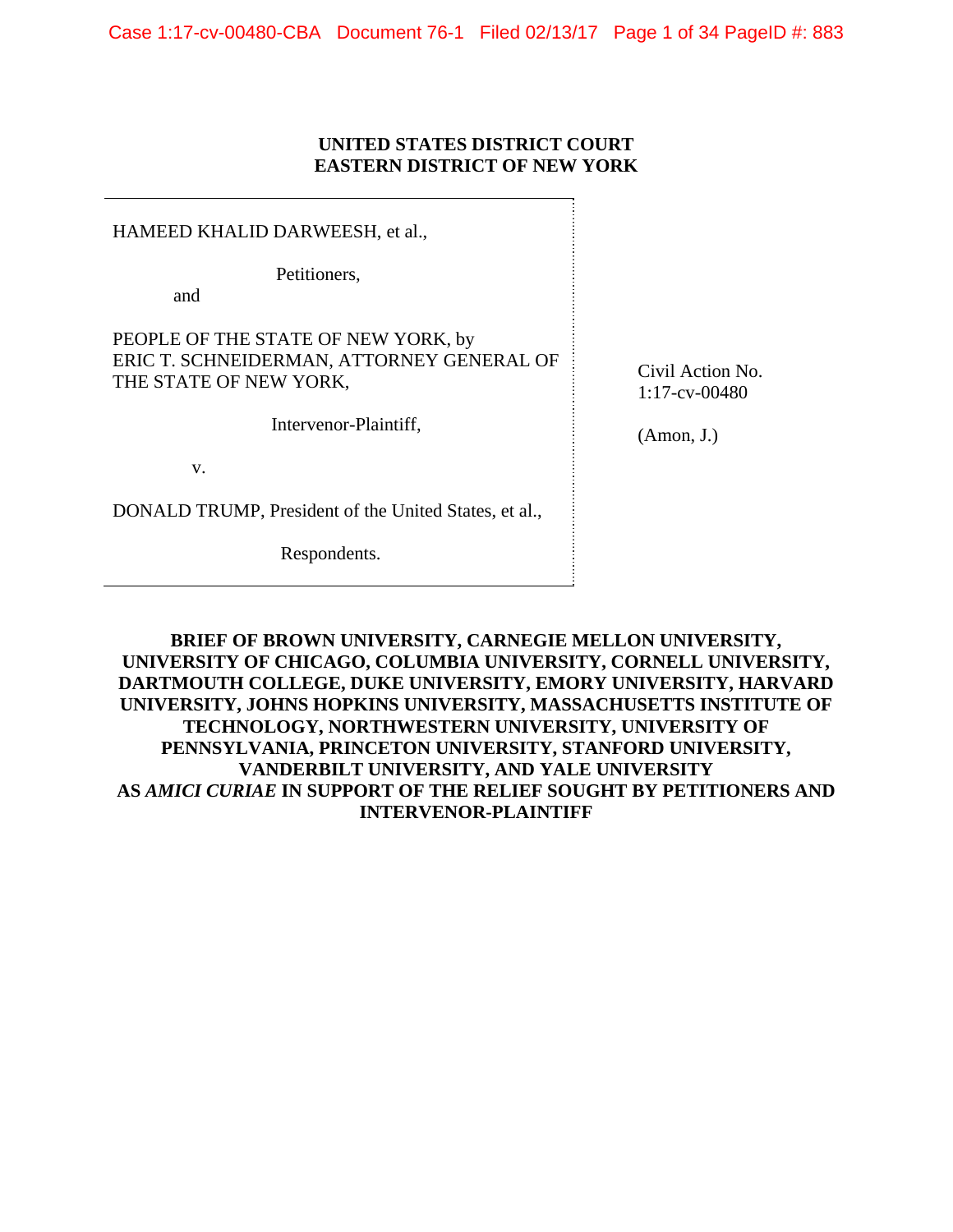# **TABLE OF CONTENTS**

| I.  | International Students, Faculty, and Scholars Are Vitally Important to Amici, the United |                                                                                                                                                         |  |
|-----|------------------------------------------------------------------------------------------|---------------------------------------------------------------------------------------------------------------------------------------------------------|--|
|     | A.                                                                                       | Each Amicus is Home to a Significant Number of Students, Faculty, and                                                                                   |  |
|     | <b>B.</b>                                                                                | These International Students, Faculty, and Scholars Contribute to Amici's                                                                               |  |
|     | C.                                                                                       | The Enrollment and Employment of International Students, Faculty, and<br>Scholars at <i>Amici</i> Universities Benefits the United States and the World |  |
|     | D.                                                                                       | Amici Endeavor to Attract the Best Students, Faculty, and Scholars from                                                                                 |  |
| II. |                                                                                          | The Executive Order Harms Students, Faculty, Scholars, and Universities23                                                                               |  |
|     |                                                                                          |                                                                                                                                                         |  |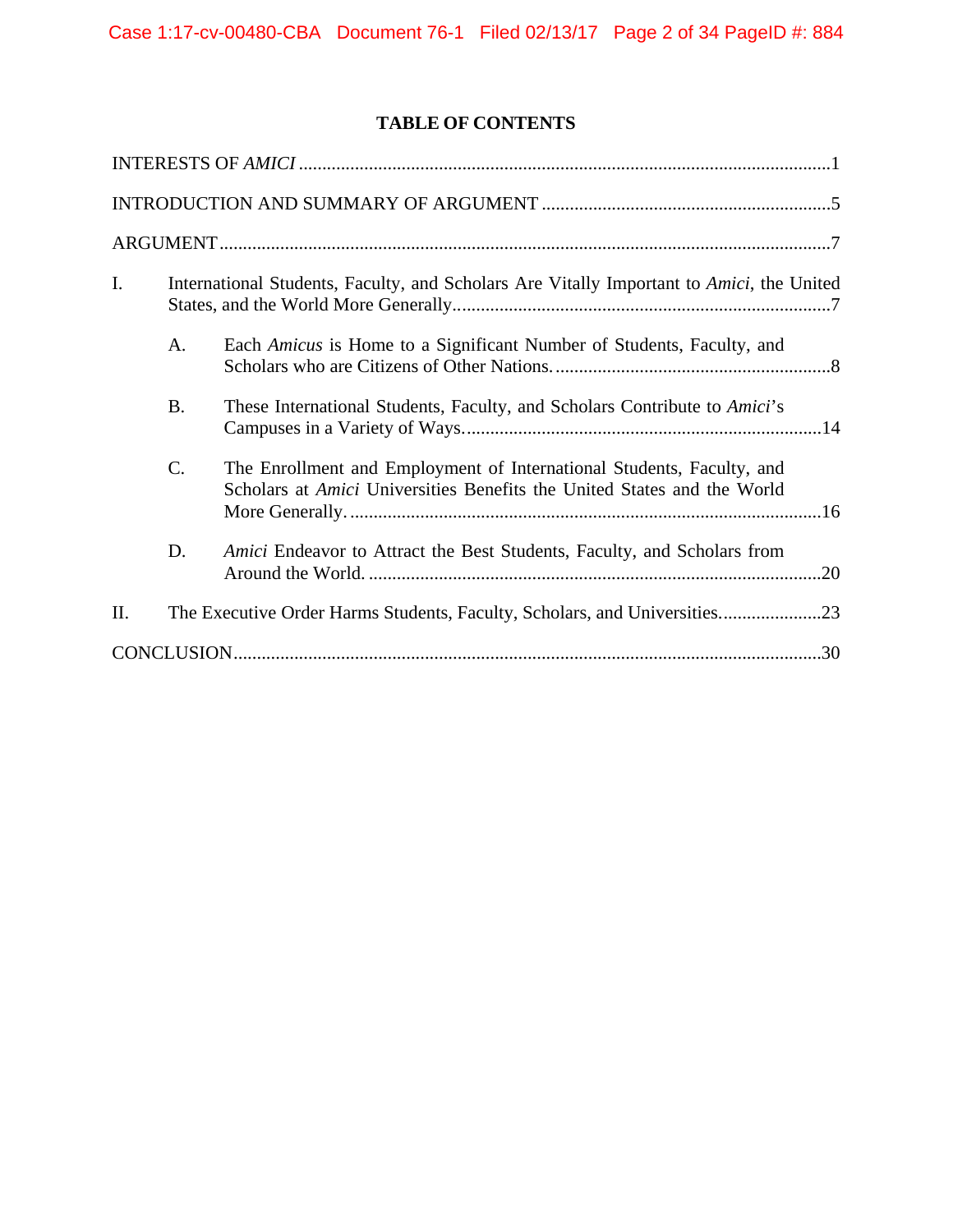### **INTERESTS OF** *AMICI*

*Amici* are Brown University, Carnegie Mellon University, University of Chicago, Columbia University, Cornell University, Dartmouth College, Duke University, Emory University, Harvard University, Johns Hopkins University, Massachusetts Institute of Technology, Northwestern University, University of Pennsylvania, Princeton University, Stanford University, Vanderbilt University, and Yale University. Each *amicus* has a global mission, and each derives immeasurable benefit from the contributions of diverse students, faculty, and scholars from around the world. Because *amici* seek to educate future leaders from nearly every continent, attract the world's best scholars, faculty, and students, and work across international borders, they rely on the ability to welcome international students, faculty, and scholars into their communities. The Executive Order at issue in this case threatens that ability, and creates significant hardship for *amici*'s valued international students, faculty, and scholars.

*Amici* highly value the contributions of international students, faculty, and scholars, as well as cross-border engagement:

**Brown University** has undertaken, as its mission, service to "the community, the nation, and the world by discovering, communicating, and preserving knowledge and understanding in a spirit of free inquiry, and by educating and preparing students to discharge the offices of life with usefulness and reputation." Brown further states that its "strength is derived from the talent and dedication of its faculty, students, and staff, working in concert with local and global partners…"

**Carnegie Mellon University** seeks to "build on leadership in world-class education and research outside the borders of a traditional university campus; focus on continued international engagement, and deeper and broader incorporation of the full CMU experience around the world."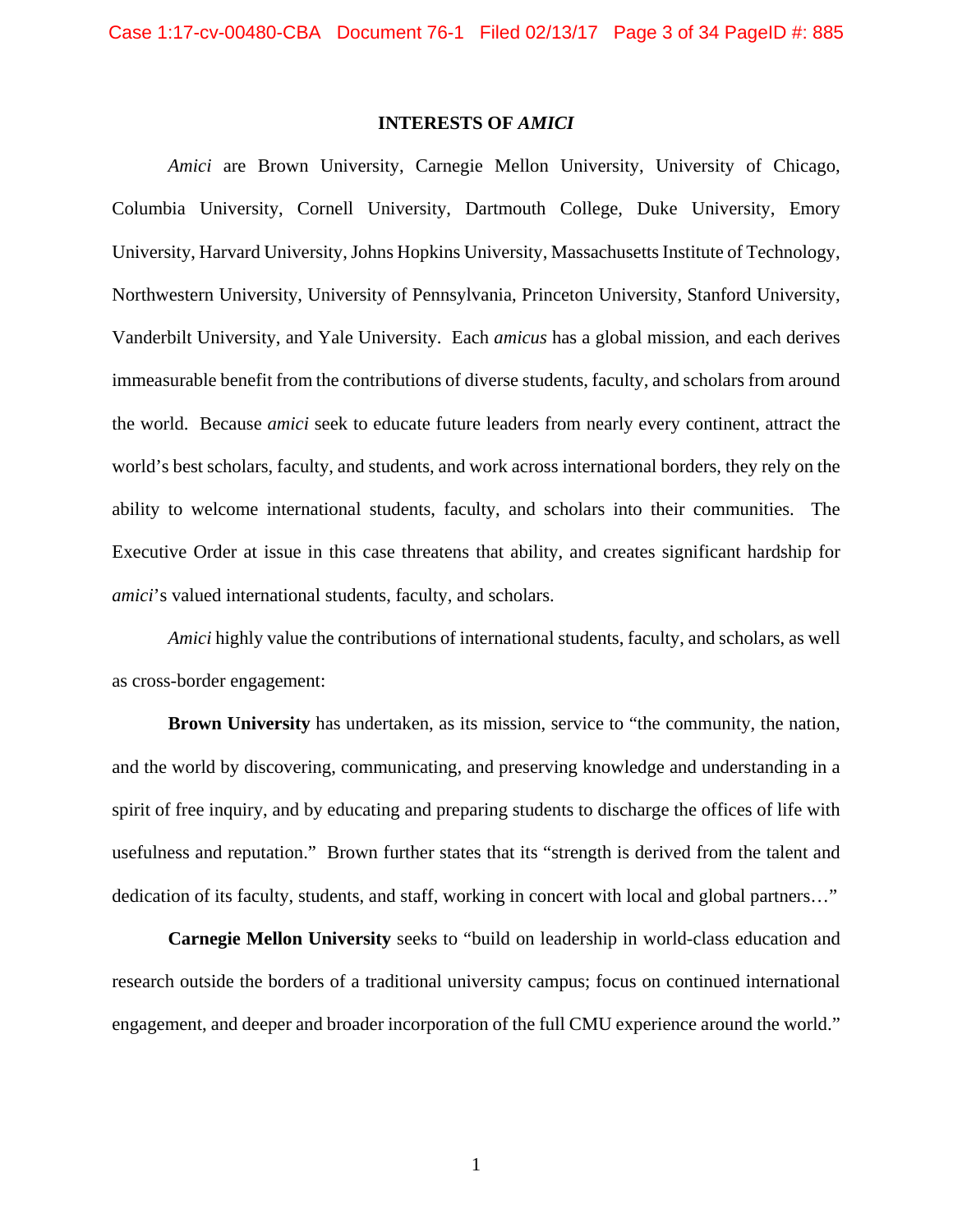#### Case 1:17-cv-00480-CBA Document 76-1 Filed 02/13/17 Page 4 of 34 PageID #: 886

**The University of Chicago** states that "[d]iversity for the University is . . . particularly germane to our core perspective. We must ensure that our scholarly community is composed of a rich mix of individuals who, through their own distinctive viewpoints, contribute to the intellectually challenging culture of the University."

**Columbia University** "seeks to attract a diverse and international faculty and student body, to support research and teaching on global issues, and to create academic relationships with many countries and regions. It expects all areas of the university to advance knowledge and learning at the highest level and to convey the products of its efforts to the world."

**Cornell University** "aims, through public service, to enhance the lives and livelihoods of [its] students, the people of New York, and others around the world," and promotes "a culture that encourages global engagement—to expand multicultural knowledge and international understanding across the entire Cornell community: in Ithaca, New York City, and the world."

**Dartmouth College** counts among its core values "embrac<sup>[ing]</sup> diversity with the knowledge that it significantly enhances the quality of a Dartmouth education," as well as "foster[ing] lasting bonds among faculty, staff, and students, which encourage a culture of integrity, self-reliance, and collegiality and instill a sense of responsibility for each other and for the broader world."

**Duke University** "promotes acquisition of knowledge in the service of society through an expansive view of global citizenship, which embraces freedom of inquiry, innovation without boundaries, and strength through diversity. . . . Duke is committed . . . to find solutions to global challenges and the education of leaders to understand and address those challenges." Duke further states that "[s]ince talent pools are now transnational, a university must draw the most powerful and creative minds from around the world to stay at the forefront of discovery."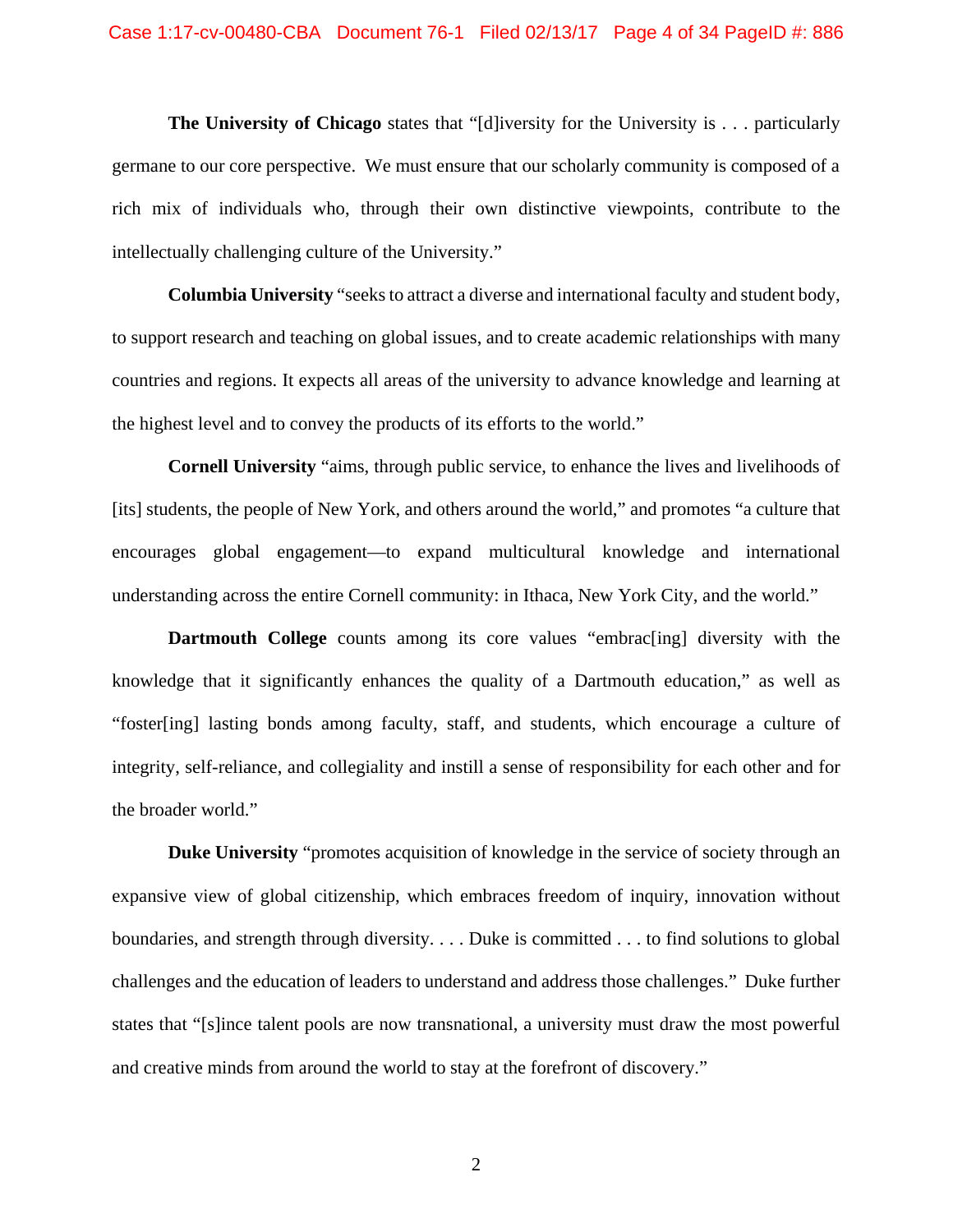**Emory University**'s "mission is to create, preserve, teach, and apply knowledge in the service of humanity," and Emory "welcomes a diversity of ethnic, cultural, socioeconomic, religious, national, and international backgrounds, believing that the intellectual and social energy that results from such diversity is critical to advancing knowledge."

**Harvard University** "is devoted to excellence in teaching, learning, and research, and to developing leaders in many disciplines who make a difference globally."

**Johns Hopkins University's mission is "[t]o educate its students and cultivate their** capacity for lifelong learning, to foster independent and original research, and to bring the benefits of discovery to the world."

**Massachusetts Institute of Technology** sets as its mission to "advance knowledge and educate students in science, technology, and other areas of scholarship that will best serve the nation and the world in the 21st century" and it is "committed to generating, disseminating, and preserving knowledge, and to working with others to bring this knowledge to bear on the world's greatest challenges."

**Northwestern University** "is committed to excellent teaching, innovative research and the personal and intellectual growth of its students in a diverse academic community."

**Princeton University** "advances learning through scholarship, research, and teaching of unsurpassed quality, with an emphasis on undergraduate and doctoral education that is distinctive among the world's great universities, and with a pervasive commitment to serve the nation and the world."

**The University of Pennsylvania** states that its "roots are in Philadelphia, the birthplace of American democracy. But Penn's reach spans the globe. . . . Penn research and teaching encourage lifelong learning relevant to a changing global society."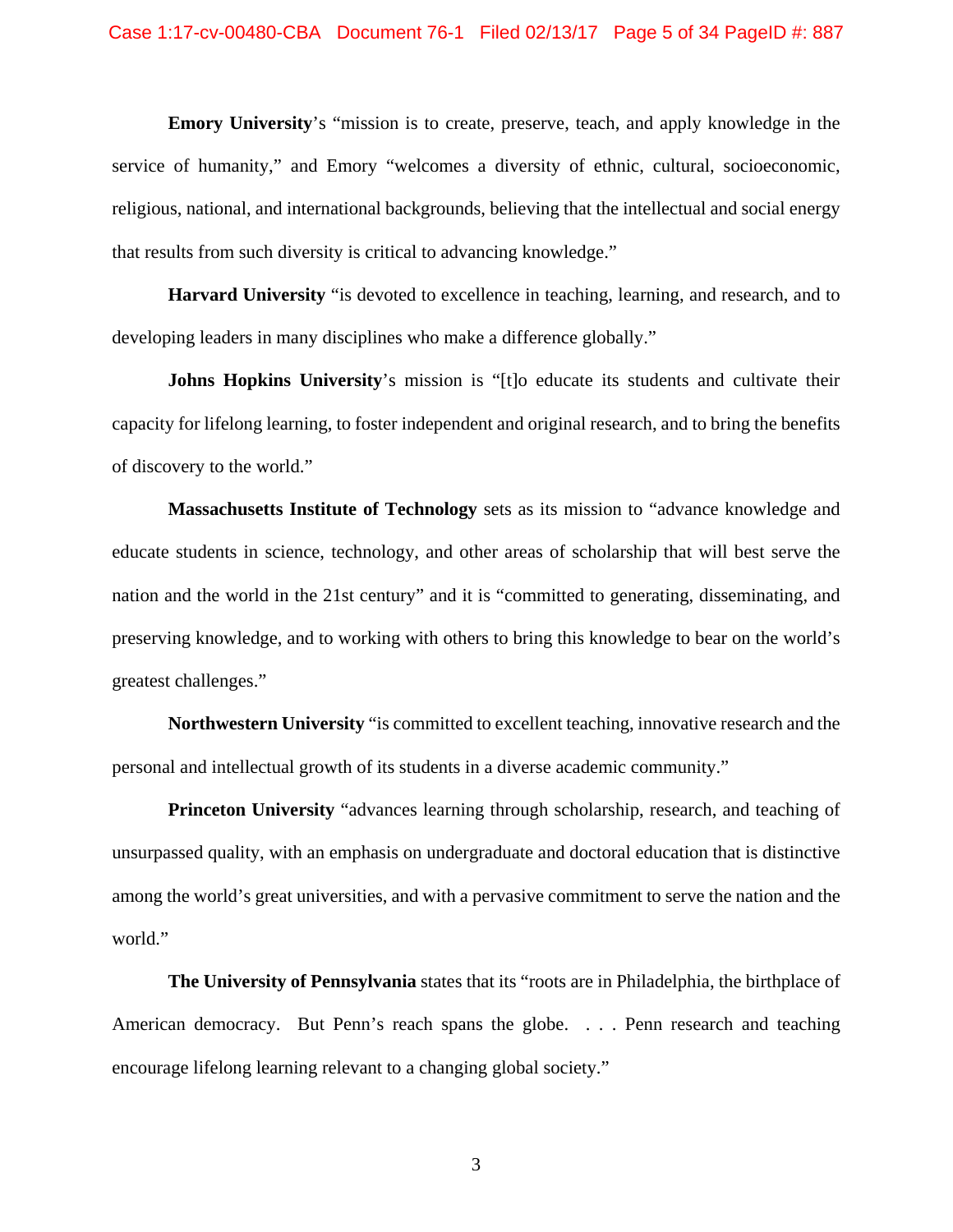**Stanford University** "welcomes and embraces students and scholars from around the world who contribute immeasurably to our mission of education and discovery."

**Vanderbilt University** "is a center for scholarly research, informed and creative teaching, and service to the community and society at large. . . . In pursuit of these goals, Vanderbilt values most highly intellectual freedom that supports open inquiry, equality, compassion, and excellence in all endeavors."

**Yale University** "is committed to improving the world today and for future generations through outstanding research and scholarship, education, preservation, and practice. Yale educates aspiring leaders worldwide who serve all sectors of society. We carry out this mission through the free exchange of ideas in an ethical, interdependent, and diverse community of faculty, staff, students, and alumni."

In light of the importance of international students, faculty, and scholars to *amici* and their educational missions, *amici* have a strong interest in ensuring that individuals from around the globe can continue to enter the United States and become members of *amici*'s academic communities who share their unique skills and perspectives with *amici*'s other students, faculty, and scholars. *Amici* similarly have a strong interest in the ability of their students, faculty, and scholars to travel abroad to enhance their research and studies.*Amici* therefore submit this brief in support of the relief sought by Petitioners and Intervenor-Plaintiff.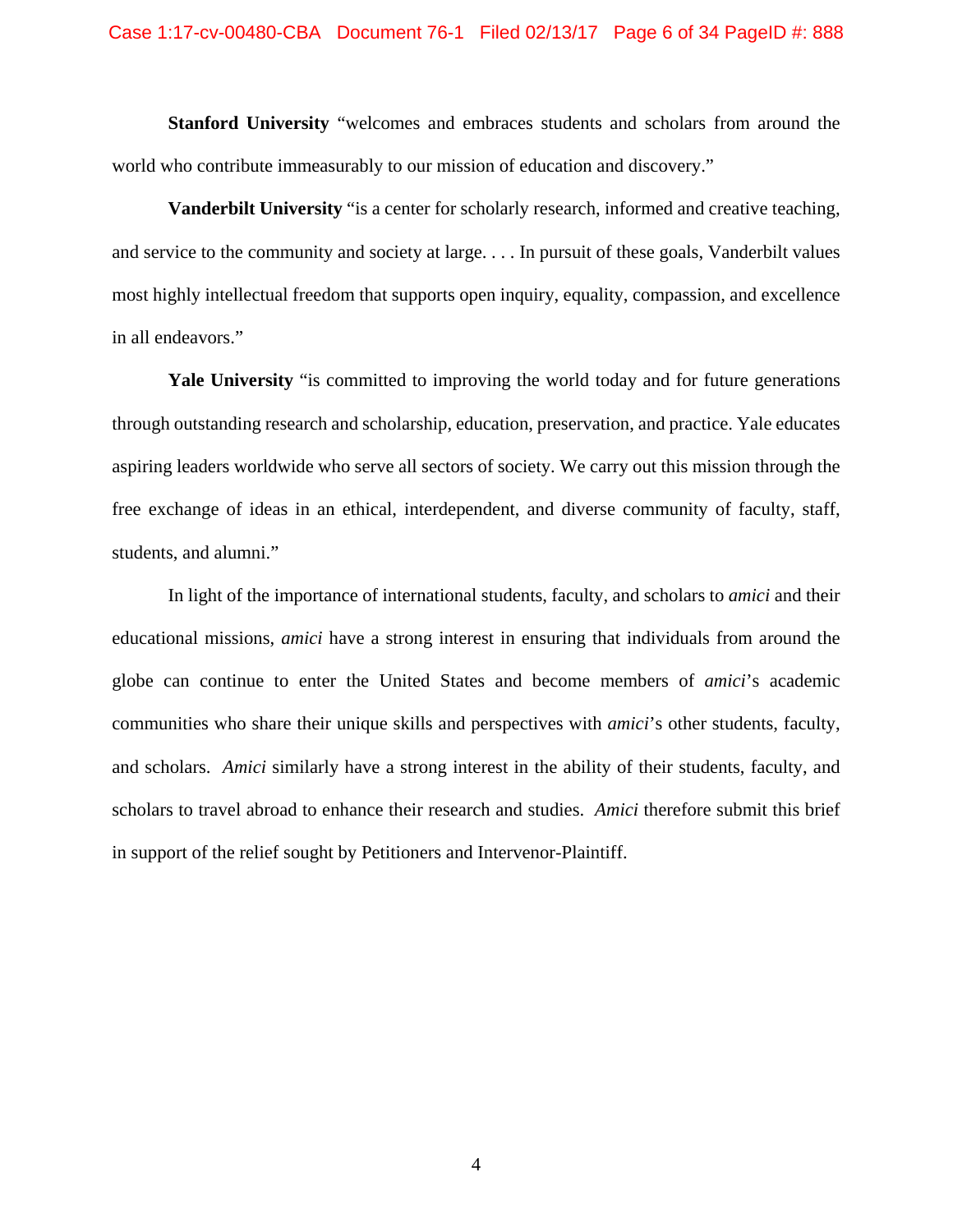### **INTRODUCTION AND SUMMARY OF ARGUMENT**

While each *amicus* is located in the United States, *amici*'s missions and reach are truly global: they educate, employ, conduct research, and collaborate with students, faculty, and scholars from all over the world—individuals who speak different languages, practice different religions, and have wide-ranging life experiences that illuminate *amici*'s campuses and support their academic missions. These international students, faculty, and scholars, make significant contributions to their fields of study and to campus life by bringing their unique perspectives and talents to *amici*'s classrooms, laboratories, and performance spaces. These individuals also contribute to the United States and the world more generally by making scientific discoveries, starting businesses, and creating works of literature and art that redound to the benefit of others far beyond *amici*'s campuses. So too, by studying in the United States, these international students, faculty, and scholars gain a greater understanding of and appreciation for the values we hold dear, including democratic principles, respect for the rule of law, and the values of tolerance and human rights, which they may then bring to their home countries. Recognizing the invaluable contributions of international students, faculty, and scholars, *amici* make significant efforts to attract the most outstanding and talented individuals from around the globe.

The Executive Order at issue here threatens *amici*'s continuing ability to attract these individuals and thus to meet their goals of educating tomorrow's leaders from around the world. On January 27, 2017, President Donald J. Trump signed Executive Order 13769, entitled "Protecting the Nation from Foreign Terrorist Entry Into the United States." *See* 82 Fed. Reg. 8977 (2017). Among other things, the Order "suspend[s]" for a period of 90 days "immigrant and nonimmigrant entry into the United States of aliens" from seven countries—Iran, Iraq, Libya, Somalia, Sudan, Syria, and Yemen. Executive Order § 3(c). Although the Order excludes certain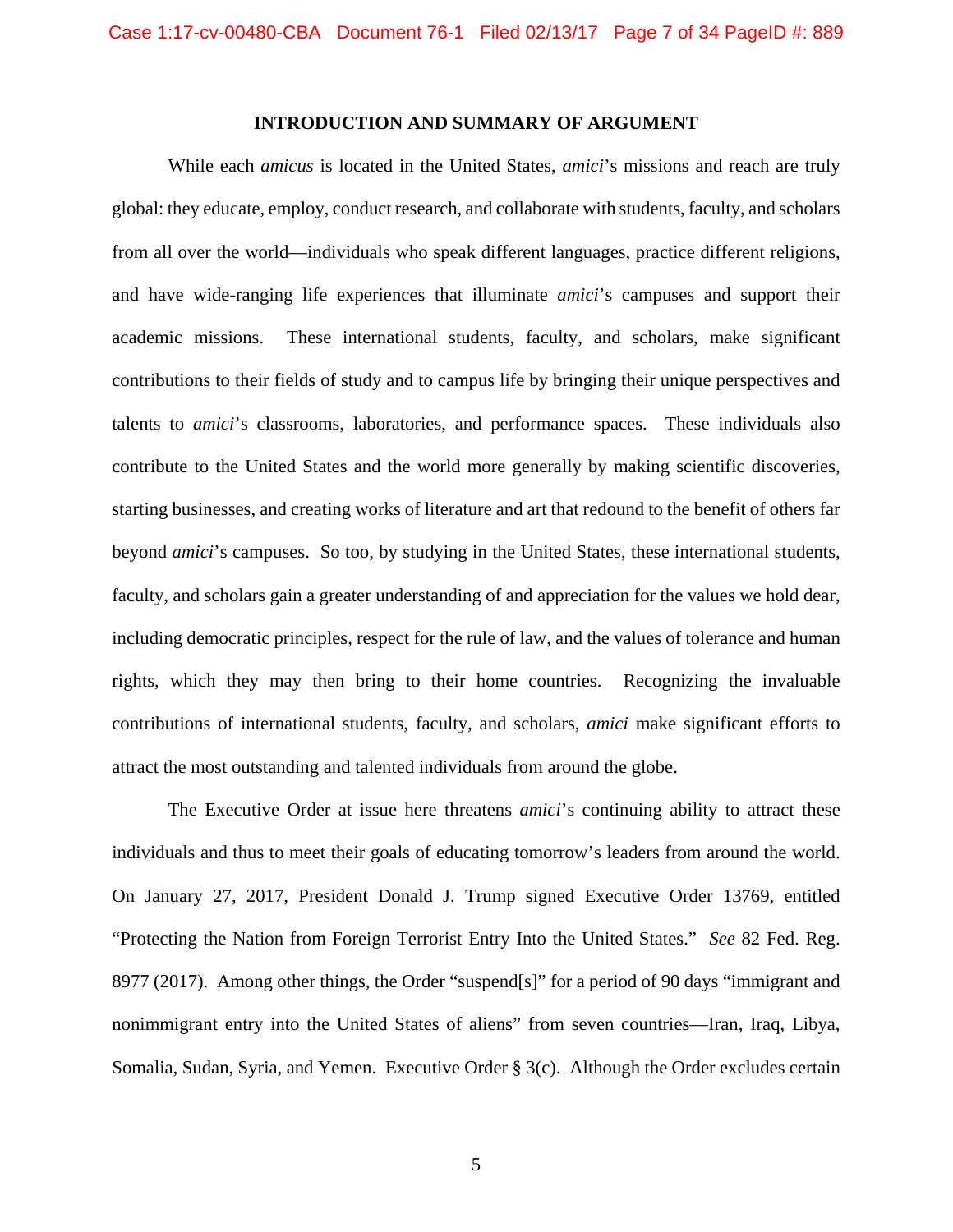### Case 1:17-cv-00480-CBA Document 76-1 Filed 02/13/17 Page 8 of 34 PageID #: 890

visa-holders, it applies to individuals with the categories of visas most commonly relied upon by *amici*'s students, faculty, and scholars from around the world. *Id.* The Order also suspends for a period of 120 days the Refugee Admissions Program, and suspends indefinitely the admission of refugees from Syria. *Id.* § 5(a), (c).

While the Executive Order is currently limited to seven countries, its damaging effects have already been widely felt by American universities. When the Executive Order went into effect, the 90-day suspension of entry left some of *amici*'s students, faculty, and scholars stranded abroad, while others were unable to leave the United States to travel to their home countries or elsewhere for field research, academic meetings, and family and personal obligations. Prospectively, the Order threatens *amici*'s ability to attract the best students, faculty, and scholars from throughout the globe, who depend on the ability to leave and return to this country. The uncertainty generated by the Order and its implementation is already having negative impacts well beyond persons from the seven affected countries. People from all over the world are understandably anxious about having their visas prematurely canceled through no fault of their own. Individuals scheduled to attend academic conferences are uncertain whether they can attend, and many may have to cancel. Comments by high-ranking Executive Branch officials have suggested that the Order could be extended to other countries, heightening institutional anxiety.<sup>1</sup> This casts doubt on the prospect and value of studying and working here for everyone.

These costs are significant and directly affect *amici*'s ability to pursue their missions. And they are being experienced absent any evidence that *amici*'s lawfully-present students, faculty, and

<sup>&</sup>lt;sup>1</sup> See Face the Nation Transcript, January 29, 2017: Priebus, McCain, Ellison, CBS News (Jan. 29, 3:21PM), http://www.cbsnews.com/news/facethe-nation-transcript-january-29-2017-priebusmccain-ellison/ (White House Chief of Staff Reince Priebus: "Now, you can point to other countries that have similar problems, like Pakistan and others. Perhaps we need to take it further.").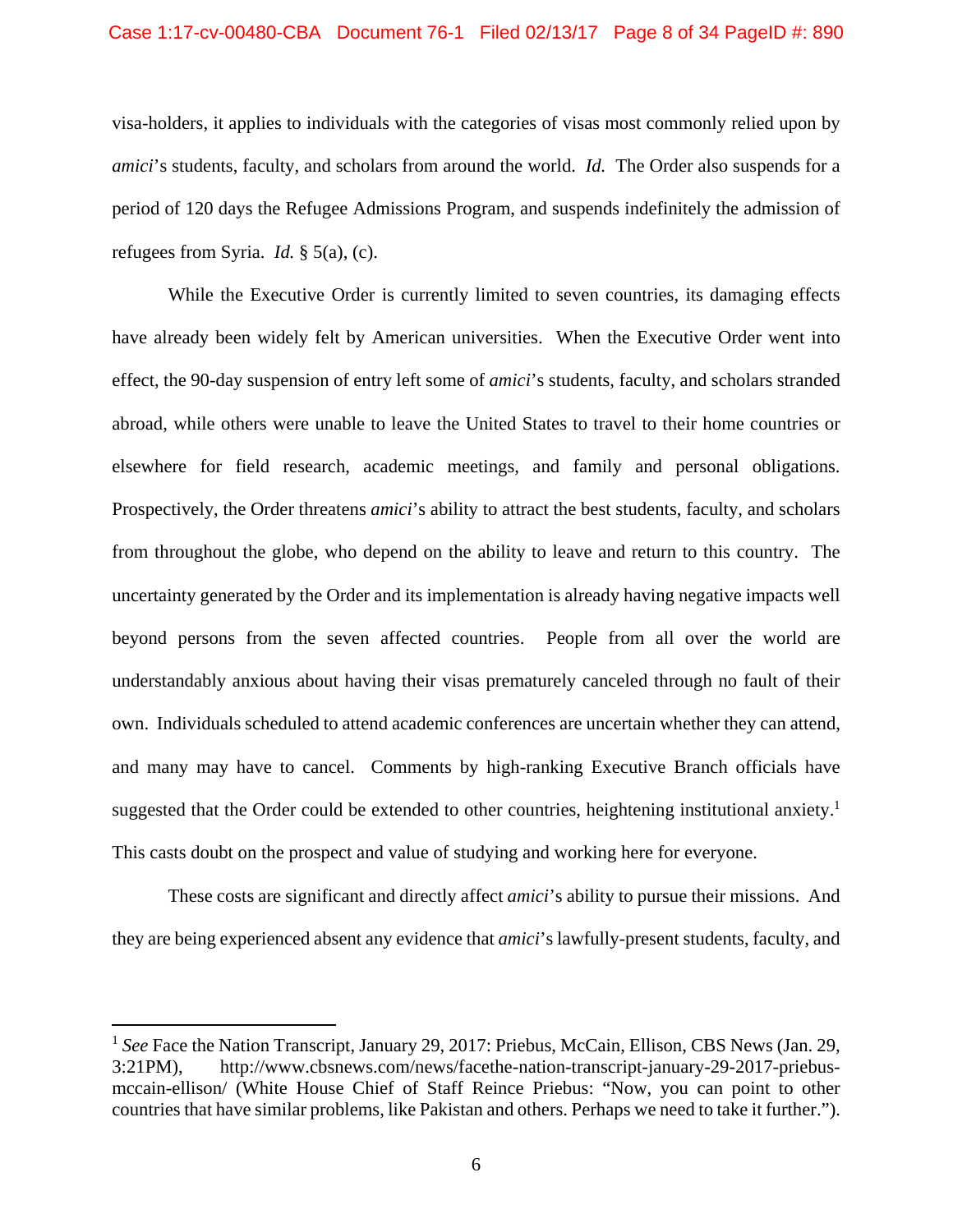scholars—all of whom have already undergone significant vetting by the government—pose any threat to the safety or security of the United States or *amici*'s campuses.

For these reasons, the presidents of 48 leading American colleges and universities recently explained that the Executive Order "threatens both American higher education and the defining principles of our country."<sup>2</sup> Accordingly, *amici* respectfully submit this brief in support of the relief sought by Petitioners and Intervenor-Plaintiff.

### **ARGUMENT**

# **I. International Students, Faculty, and Scholars Are Vitally Important to** *Amici***, the United States, and the World More Generally.**

*Amici*'s ability to foster rich educational environments depends in large part on their ability to attract students, faculty, and scholars from around the globe. The international members of *amici*'s communities contribute to the vibrant campus life, world-class educational offerings, and research and discoveries for which *amici* are well known. The contributions of these individuals redound to the benefit not only of the other members of *amici*'s campus communities, but also to the United States, and the world, more generally.

<sup>2</sup> *See* Letter from College and University Presidents to President Trump (Feb. 2, 2017), http://www.princeton.edu/president/eisgruber/docs/Presidents-Letter-Immigration.pdf.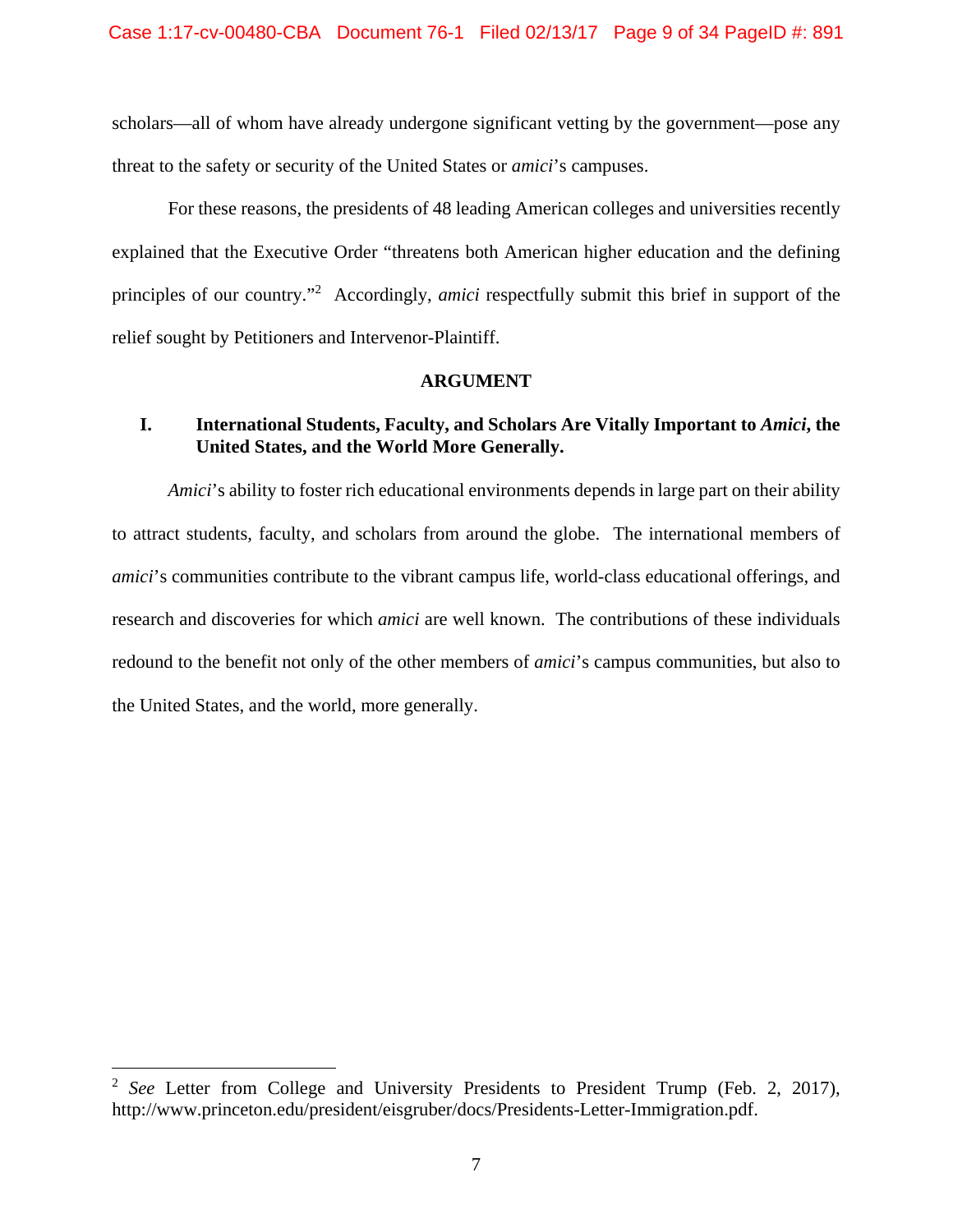# **A. Each** *Amicus* **is Home to a Significant Number of Students, Faculty, and Scholars who are Citizens of Other Nations.**

In the 2015-16 academic year, United States universities welcomed more than one million international students.<sup>3</sup> Such students now account for more than 5% of enrollment at United States institutions of higher learning.<sup>4</sup>

*Amici*'s campuses reflect this trend. Each is home to a large number of international undergraduates, graduate students, faculty, and scholars—including nationals of the seven countries affected by the Executive Order.<sup>5</sup> For example, in fall 2016, Columbia University enrolled 1,416 international undergraduates; this number makes up 16% of Columbia's undergraduate population.<sup>6</sup> Also last fall, Columbia had 19,549 students enrolled in its graduate and professional schools, of whom 7,571 (38.7%) are non-resident aliens. At Duke, out of 6,449 undergraduate students, 10% are international, and out of 8,383 graduate students, 47% of students

<sup>3</sup> Sara Custer, *Open Doors: U.S. Surpasses 1 Million International Students*, The Pie News (Nov. 14, 2016), https://thepienews.com/news/open-doors-us-surpasses-1-million-internationalstudents/?platform=hootsuite; *see also* Molly Land & Kathryn Libal, *Trump is Undermining Higher Education as a Global Enterprise*, The Chronicle of Higher Education (Jan. 31, 2017), http://www.chronicle.com/article/Trump-Is-Undermining-

Higher/239060?cid=cr&utm\_source=cr&utm\_medium=en&elqTrackId=9f54cb64fc4f4628b3c5 646ff18edfae&elq=671fb5560b2445c49756cfe8e9c9de0b&elqaid=12459&elqat=1&elqCampaig nId=5067.

<sup>4</sup> Sara Custer, *Open Doors*, *supra*.

<sup>&</sup>lt;sup>5</sup> A significant number of *amici*'s students, faculty, and scholars are lawful permanent residents ("LPRs"), including LPRs from the seven countries affected by the Executive Order. Although some LPRs initially were detained under the Executive Order, the government subsequently clarified that the Order's 90-day suspension of entry does not apply to LPRs. *See* Memorandum From Donald F. McGahn II, Counsel to the President, the Acting Secretary of State, the Acting Attorney General, and the Secretary of Homeland Security Re: Authoritative Guidance on Executive Order Entitled "Protecting the Nation from Foreign Terrorist Entry into the United States," (Feb. 1, 2017), https://assets.documentcloud.org/documents/3443352/Aziz-v-Trump-Exhibit-McGahn-Memo.pdf. *But see Washington v. Trump*, No. 17-35105, \_\_ F.3d\_\_, 2017 WL 526470, at \*8 (9th Cir. Feb. 9, 2017) (questioning whether this guidance is binding). 6 http://www.columbia.edu/cu/opir/abstract/opir\_enrollment\_ethnicity\_1.htm.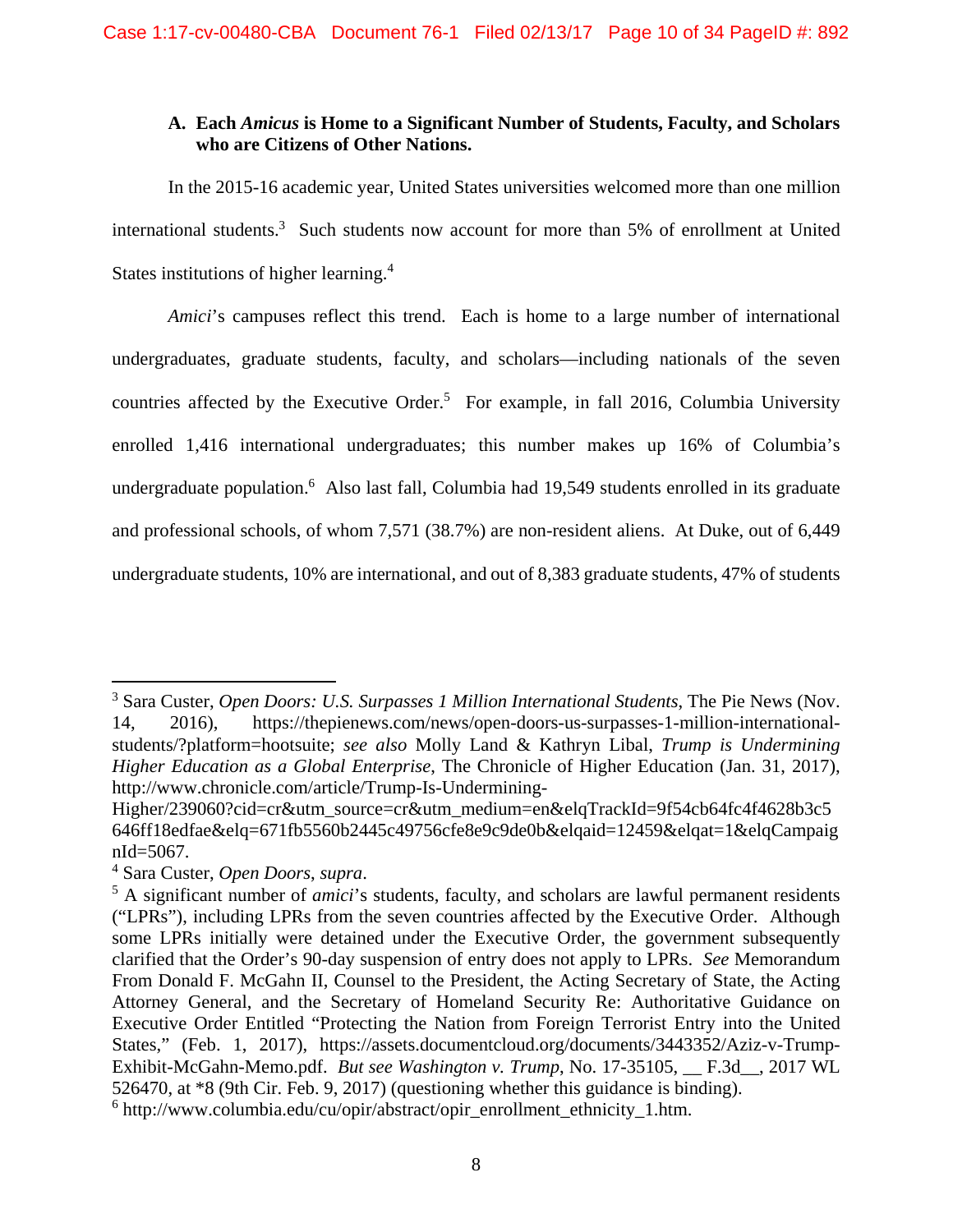are international.<sup>7</sup> The numbers at Princeton are similar: in the 2016-17 academic year, 640 or 12.2% of Princeton's undergraduates are international, as are 1,168, or 42%, of its graduate students.<sup>8</sup> So too for the University of Pennsylvania: there, 4,859 international students were enrolled at all levels in fall 2016, including 13% of the incoming freshman class<sup>9</sup> and more than a quarter of the university's graduate students.<sup>10</sup> Of particular note, 11% of Penn's undergraduate international students are from the Middle East or Africa.<sup>11</sup> As of October 2016, Stanford University enrolled 4,164 international students, comprising 24% of the student population. This includes 37 undergraduates and 198 graduate students from the Middle East and North Africa.<sup>12</sup> The numbers for the other *amici* are similar.<sup>13</sup>

8 https://registrar.princeton.edu/university\_enrollment\_sta/opening\_enrollment.pdf

http://facts.stanford.edu/academics/graduate-profile

<sup>7</sup>https://visaservices.duke.edu/forms\_and\_documents/document\_files/statistics/scholars/Scholars \_OpenDoors2015-2016.pdf; *see also* https://duke.edu/about/duke\_at\_glance.pdf

<sup>9</sup> http://www.upenn.edu/about/facts

 $10$  http://diversity.upenn.edu/diversity\_at\_penn/facts\_figures/

<sup>11</sup> http://www.upenn.edu/about/facts

<sup>12</sup> http://facts.stanford.edu/academics/undergraduate-profile;

 $13$  In fall 2016, more than 12% of Brown's undergraduate students and 36% of graduate students identified as international. *See* https://www.brown.edu/about/administration/institutionalresearch/factbook/enrollment. Carnegie Mellon's student enrollment in the United States was 41% international during the same time period, with 136 students hailing from the Middle East. So too, 12% of the University of Chicago's undergraduate students were international, as were 31% of the University's graduate and professional school students.

https://registrar.uchicago.edu/sites/registrar.uchicago.edu/files/uploads/Autumn%202016%20Ce nsus 2016 1103.pdf. At Cornell, international students comprised 10% of undergraduates, 48% of graduate students, and 30% of professional school students in fall 2015.

http://www.cornell.edu/about/facts.cfm. Dartmouth counts 9% of its undergraduate students and 29.4% of its graduate students as international. http://dartmouth.edu/dartmouth-glance. Northwestern University is home to 5,363 international students.

https://issuu.com/interoff/docs/2016iostatsfinal. In the 2014-15 academic year, more than 10% of Harvard college graduates were non-resident aliens, as were 35% of graduates of the Graduate School of Arts and Sciences. http://oir.harvard.edu/fact-book/degrees-awarded-demographics. At MIT, 40% of graduate students and 10% of undergraduate students are international. http://web.mit.edu/facts/enrollment.html. In the fall of 2016, 3,289 international students were enrolled in MIT degree programs. http://web.mit.edu/facts/international.html. At Stanford, nearly 9% of undergraduates and 33.5% of graduate students are international.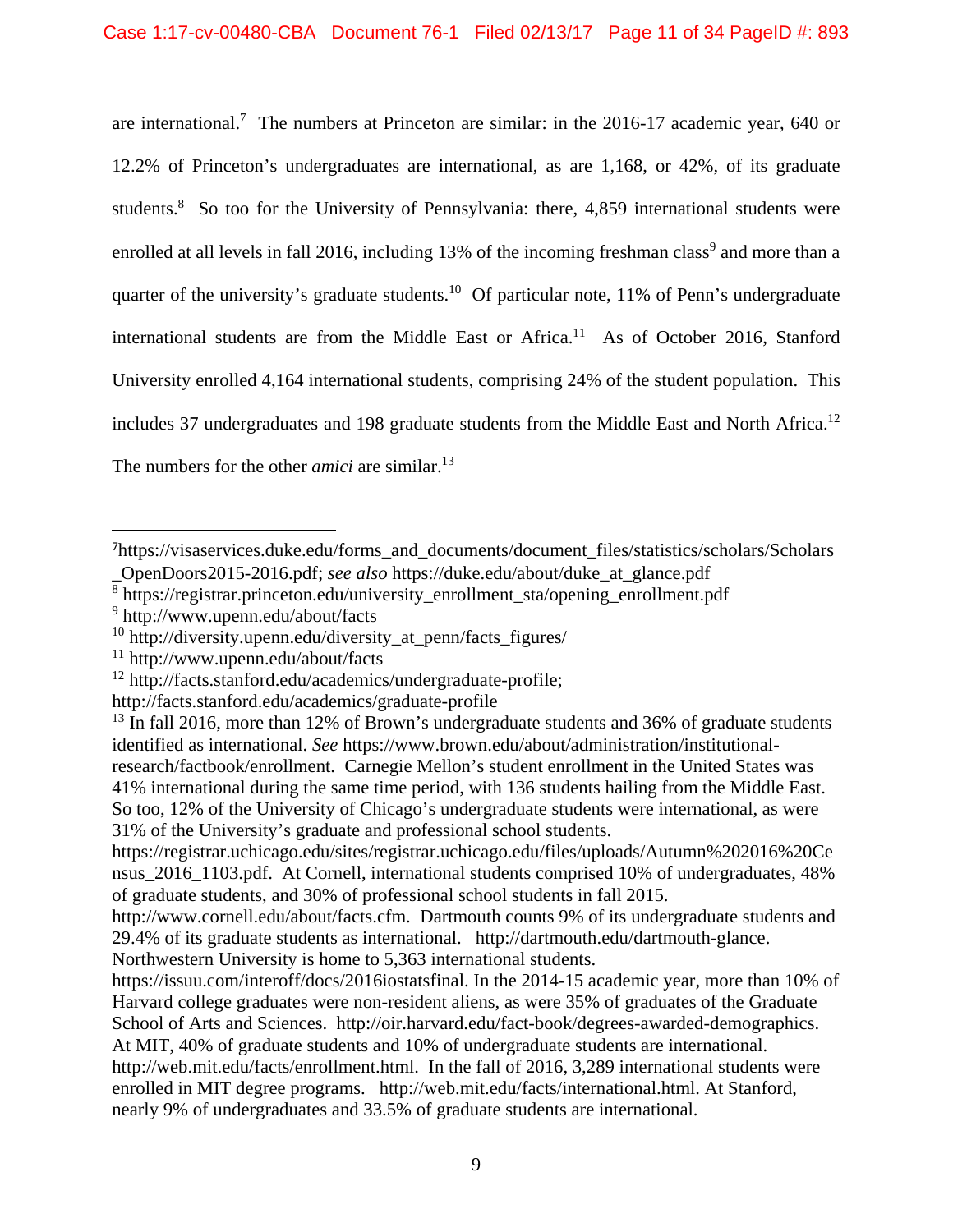*Amici* also benefit from the contributions of a significant number of international faculty, and scholars. For example, at Princeton, an astonishing 343 (or 30%) of 1,152 faculty appointees are international (including 245 lawful permanent residents). In addition, 50% of Princeton's academic professionals (550 of 1,102 professional researchers, postdoctoral fellows, specialists, and professional librarians), and 50% of Princeton's visiting faculty and researchers (221 of 441) are international (again including lawful permanent residents). The University of Chicago counts as international (including lawful permanent residents) 24% of its faculty and other academic appointees, as well as 65% of its postdoctoral researchers and 10% of its staff members. Columbia employs nearly 4,000 full-time faculty, of whom 188  $(4.7%)$  are non-resident aliens;<sup>14</sup> at Penn, that proportion is  $1.3\%$ .<sup>15</sup> Almost 1,000 members of Columbia's non-instructional staff, or approximately 8%, are non-resident aliens.<sup>16</sup> At Cornell, 5.1% of faculty are international, as are 26.4% of other academic employees and postdocs.<sup>17</sup> Brown counts more than 3% of its faculty as international.18 Yale's faculty is 10% international, and approximately 65% of its postdoctoral research community is from outside of the United States. Northwestern is home to 1,534 international scholars, in positions from postdoctoral scholars to researchers and faculty.<sup>19</sup>

http://facts.stanford.edu/academics/graduate-profile. In the fall of 2016, Vanderbilt University's undergraduate student population was 7.6% international students, https://protect-

- us.mimecast.com/s/wXYXBKCKWw8ZCn?domain=vanderbilt.edu, and its graduate school population was 23.2% international students, https://protect-
- us.mimecast.com/s/ar9rBAFA2x7vFD?domain=gradschool.vanderbilt.edu. 4,462 international students, faculty, and scholars call Yale their home—including 11% of undergraduates, and 20% of the overall student population. http://www.yale.edu/about-yale/yale-facts.

<sup>14</sup> http://www.columbia.edu/cu/opir/abstract/opir\_faculty\_ethnicity\_1.htm

analysis/data-and-analysis/representation-faculty-color

http://facts.stanford.edu/academics/undergraduate-profile;

<sup>&</sup>lt;sup>15</sup> http://diversity.upenn.edu/diversity at penn/facts figures/

<sup>&</sup>lt;sup>16</sup> http://www.columbia.edu/cu/opir/abstract/opir\_fulltime\_employee\_1.htm

 $17$  http://irp.dpb.cornell.edu/tableau\_visual/diversity-composition-dashboard

<sup>&</sup>lt;sup>18</sup>https://www.brown.edu/about/administration/institutional-diversity/progress-and-data-

<sup>19</sup> https://issuu.com/interoff/docs/2016iostatsfinal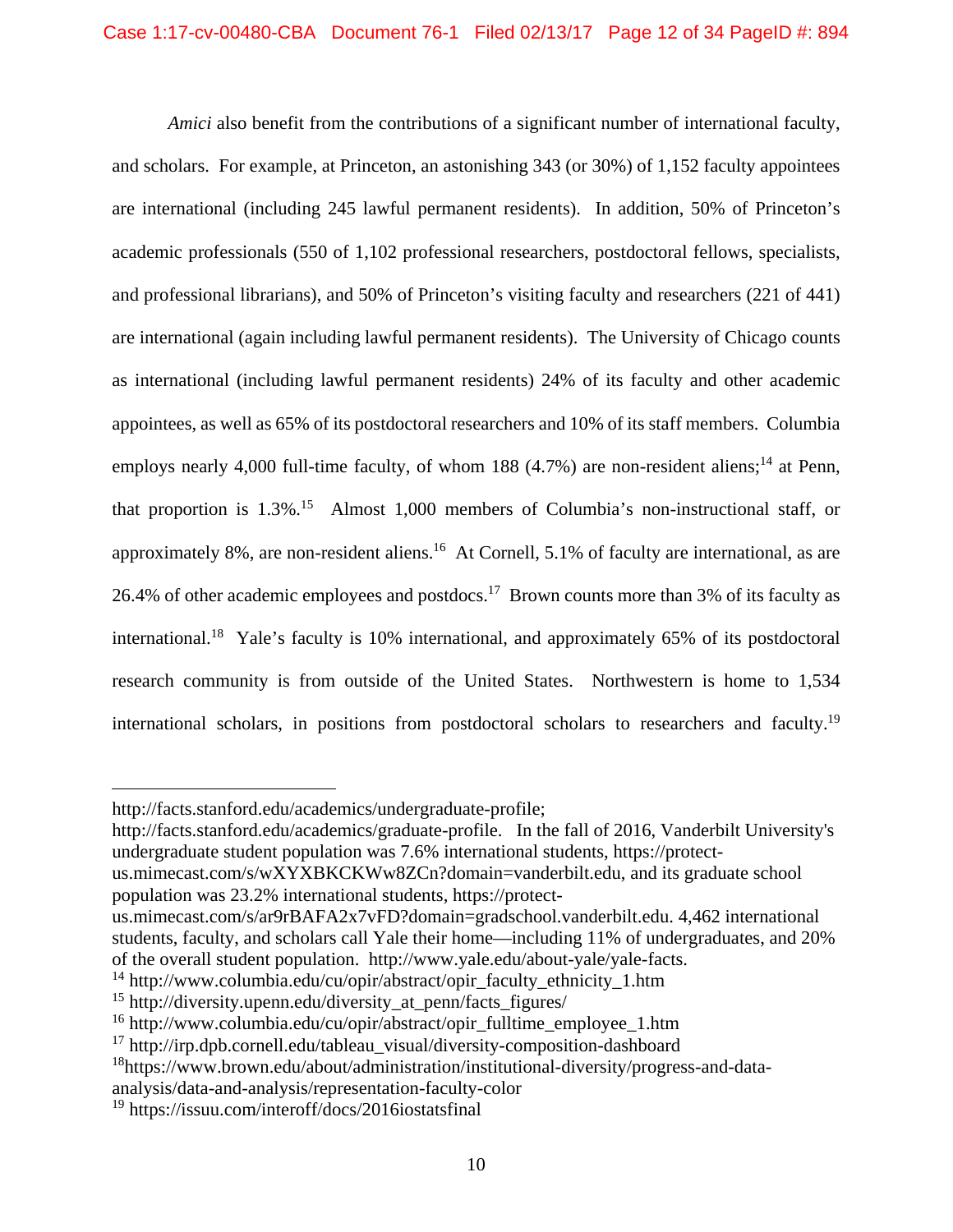#### Case 1:17-cv-00480-CBA Document 76-1 Filed 02/13/17 Page 13 of 34 PageID #: 895

Carnegie Mellon counts a full 14.8% of its faculty as international, with 20 faculty members from the Middle East. Emory employs over 2,000 full-time instructional staff, of whom 5% are nonresident aliens; in addition, 34% of Emory's 944 full-time research staff are nonresident aliens. Finally, at Duke, 8% of the faculty are international.<sup>20</sup>

Moreover, *amici*'s international students, faculty, and scholars include persons from the seven countries affected by the Executive Order. For example, Princeton had six affected students and scholars outside of the country when the Order was issued, and has an additional 45 students and employees unable to, or discouraged from, leaving the U.S. because the Order may prevent them from returning. Princeton's graduate school received approximately 150 applications for fall 2017 alone (and more than 700 applications in the past five years) from students from the seven affected countries. Brown has 22 students and scholars affected by the Order, including individuals from five of the seven affected countries. Penn has three undergraduate students and two students admitted for the Class of 2021 from the countries covered by the Executive Order. Fifteen students, scholars, and staff at Dartmouth are nationals of Iran or Iraq. The University of Chicago has 23 students from Iran, as well as one student from Syria and a recent graduate from Syria who is employed under Optional Practical Training and University sponsorship.<sup>21</sup> Northwestern is home to 45 students and 22 scholars from Iran, as well as two students from Syria, one from Sudan, and one from Yemen. Carnegie Mellon has 26 students and 7 faculty and scholars

 $^{20}$ https://visaservices.duke.edu/forms\_and\_documents/document\_files/statistics/scholars/Scholars \_OpenDoors2015-2016.pdf

<sup>&</sup>lt;sup>21</sup> "Optional Practical Training (OPT) is temporary employment that is directly related to an  $F-1$ student's major area of study. Eligible students can apply to receive up to 12 months of OPT employment authorization before completing their academic studies (pre-completion) and/or after completing their academic studies (post-completion)." U.S. Customs & Immigration Enforcement, *Optional Practical Training (OPT) for F-1 Students* (last updated Feb. 1, 2017), https://www.uscis.gov/working-united-states/students-and-exchange-visitors/students-andemployment/optional-practical-training.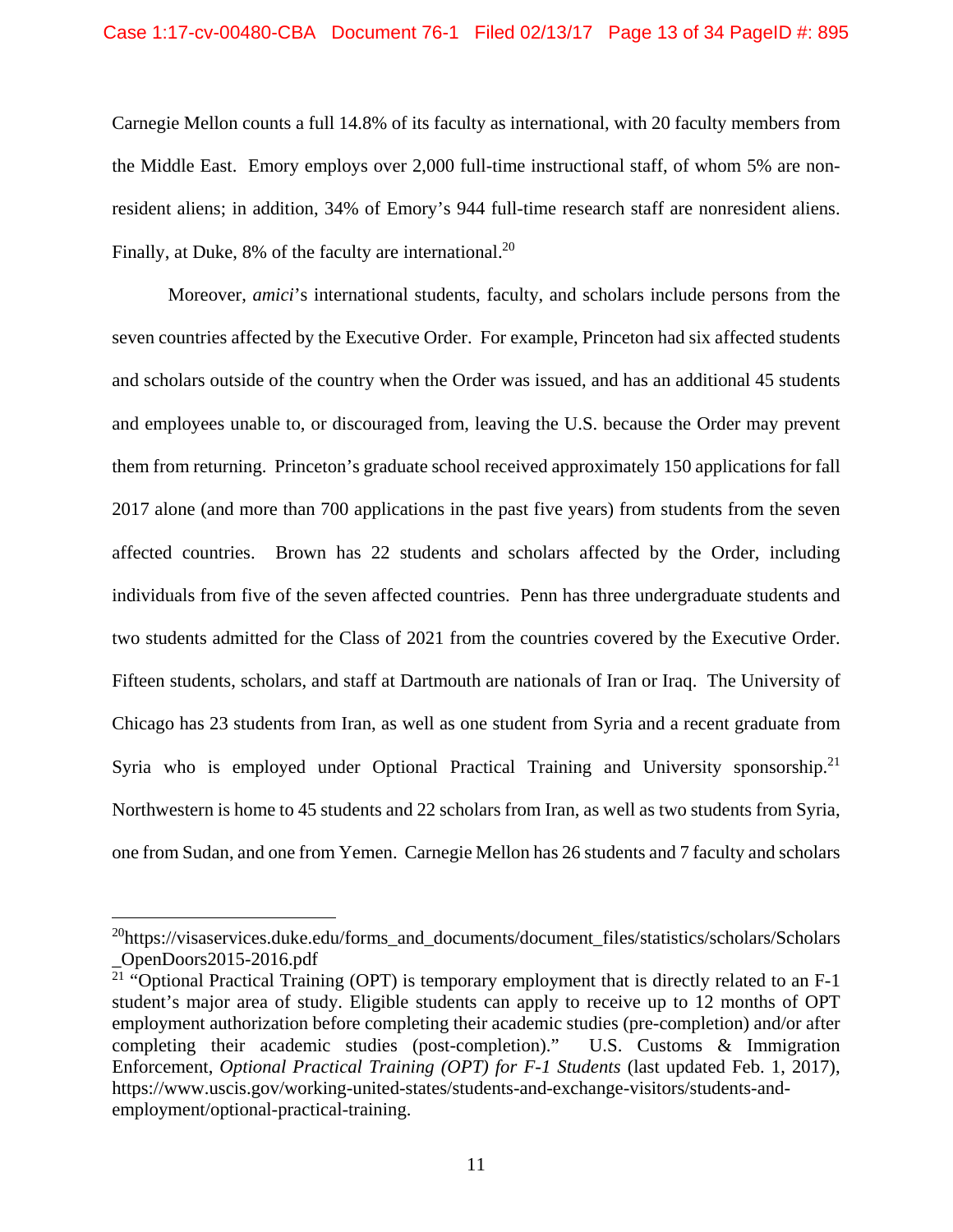at its Pittsburgh campus from the seven affected countries. And Duke currently has 41 individuals—enrolled as students or employed as postdoctoral fellows or faculty—from the seven countries affected by the Order. At the time the Order was issued, two were abroad. These are just a few of the universities where students, faculty, and scholars from the seven affected countries make invaluable contributions to *amici*'s communities.

Many of the international students who study at the *amici* universities, and the faculty and scholars who teach and conduct research there, are present on J-1 visas. This longstanding special non-immigrant visa program is meant to "foster[] global understanding through educational and cultural exchanges."22 The J-1 Visa Program thus recognizes that by permitting international students, faculty, and scholars to study, conduct research, and teach in the United States, the U.S. can promote the exchange of ideas and stimulate international understanding and collaboration. To this end, the State Department's website regarding the J-1 Visa Program expressly instructs visa recipients to "return to their home country  $\dots$  to share their exchange experiences."<sup>23</sup> As discussed below, many do so—and the United States and the world reap benefits in a wide range of fields, including advances in medicine and science, equal treatment for women and religious minorities, and respect for democracy and the rule of law.

The United States makes other types of visas available to international students, faculty, and scholars as well. Many students attending full-time degree programs at universities rely on F-1 visas, which allow students to remain in the United States for as long as it takes to complete their

<sup>22</sup> https://j1visa.state.gov/basics/common-questions/

<sup>&</sup>lt;sup>23</sup> *Id.* The importance of the J-1 Visa Program is underscored by the existence of J-2 visas, which permit "spouses and dependents . . . of J-1 exchange visitors [to] accompany or later join the J-1 holder in the United States." https://j1visa.state.gov/basics/j2-visa/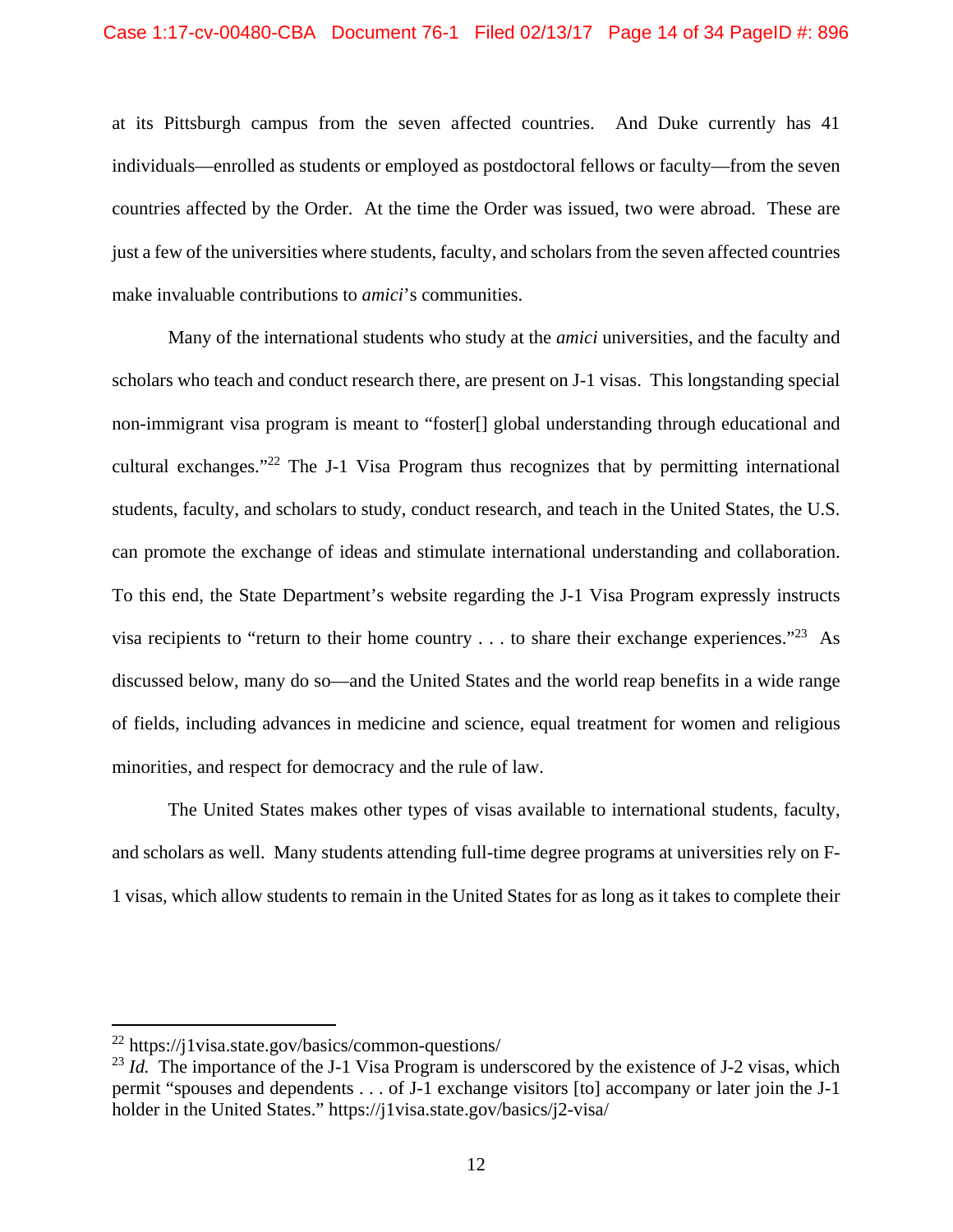course of study, as well as to work on campus (and in some situations, off campus as well).<sup>24</sup> In addition, some university faculty, research scholars, and staff participate in the H-1B Visa Program, which permits U.S. employers to fill gaps in the existing labor force with highly skilled temporary workers from other countries.<sup>25</sup> A significant number of researchers are employed through H1-B visas, most notably for positions in technology and the sciences.<sup>26</sup> Some universities also use the O-1 Visa Program, which permits universities (among other employers) to petition for professors or researchers with extraordinary and demonstrated ability in the arts, sciences, education, business or athletics to come to the United States temporarily to continue work in their specified field.<sup>27</sup>

Through these visa programs, the many international students, faculty, and scholars who make *amici*'s campuses their homes have been thoroughly vetted by the United States using existing procedures. As ten former high-ranking national security, foreign policy, and intelligence officials recently explained, "[s]ince the 9/11 attacks, the United States has developed a rigorous system of security vetting, leveraging the full capabilities of the law enforcement and intelligence communities"; "[t]his vetting is applied to travelers not once, but multiple times."28

<sup>&</sup>lt;sup>24</sup>https://travel.state.gov/content/visas/en/study-exchange/student.html; https://www.ice.gov/sevis/employment

<sup>25</sup> https://travel.state.gov/content/visas/en/employment/temporary.html

<sup>26</sup> *See, e.g.*, American Immigration Council, *Fact Sheet: The H-1B Visa Program: A Primer on the Program and Its Impact on Jobs, Wages, and the Economy* (Apr. 1, 2016), https://www.americanimmigrationcouncil.org/research/h1b-visa-program-fact-sheet (noting that "[n]early two-thirds of requests for H-1B workers are for STEM occupations. There is also high demand for workers in healthcare, business, finance, and life sciences industries.").

 $^{27}$  https://travel.state.gov/content/visas/en/employment/temporary.htm

<sup>&</sup>lt;sup>28</sup> Joint Decl. of Madeline K. Albright, Avril D. Haines, Michael V. Hayden, John F. Kerry, John E. McLaughlin, Lisa O. Monaco, Michael J. Morell, Janet A. Napolitano, Leon E. Panetta, and Susan E. Rice ¶ 6, *Washington v. Trump*, No. 17-35105 (9th Cir. Feb. 6, 2017), ECF No. 28-2 (hereinafter "Government Officials Declaration").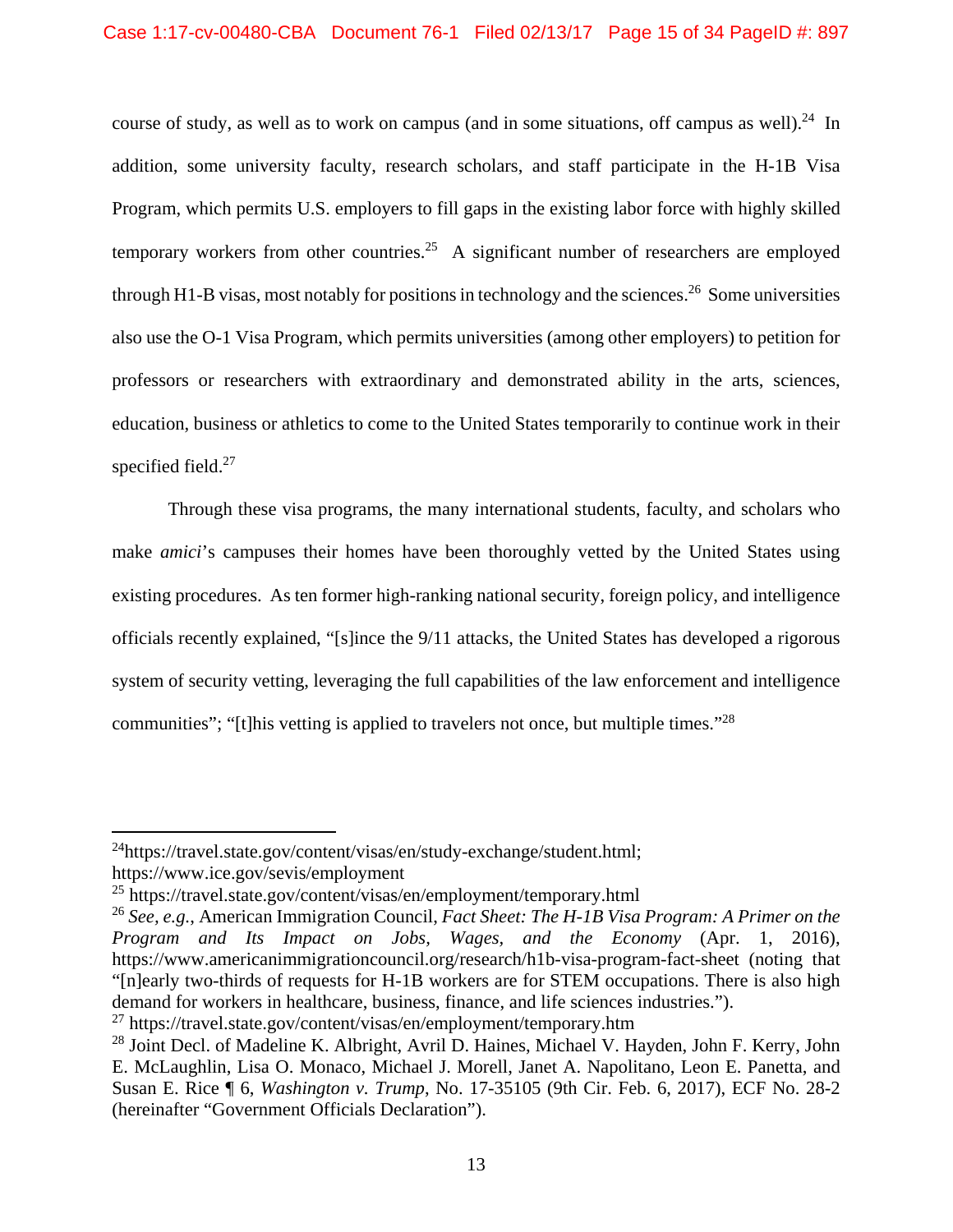Yet, despite this extensive vetting—and even though the Executive Order exempts certain narrow categories of visa holders (such as those with diplomatic visas)—the Order fully applies to the visa programs that permit *amici*'s students, faculty, and scholars to come to the United States. *See* Executive Order § 3(c). As a result, a number of visa holders who are students, faculty, or scholars at *amici* universities, and who the United States government has already determined do not pose a threat to this nation, were unable to leave or return to the country when the Executive Order went into effect. *Infra* at 23-24. In addition, following the Executive Order, the State Department "provisionally revoked" the visas of most visa holders from the seven affected countries.29 While the Order's implementation is currently stayed due to litigation in the Ninth Circuit, the Order by its terms affects a huge number of individuals who already have undergone significant security vetting,<sup>30</sup> including many students, faculty, and scholars on *amici*'s campuses.

### **B. These International Students, Faculty, and Scholars Contribute to** *Amici***'s Campuses in a Variety of Ways.**

The international students, faculty, and scholars who study or work on *amici*'s campuses make significant contributions to them. International diversity benefits members of *amici*'s communities by providing for regular interactions with individuals who come from different cultures and have had varied life experiences: a Muslim student from Iran brings something different to the seminar table than a Jewish professor from the Midwestern United States or a Christian graduate student from Western Europe. This diversity promotes the free exchange of ideas, encouraging individuals to consider issues from different perspectives, and giving students

<sup>29</sup> https://travel.state.gov/content/travel/en/news/important-announcement.html

<sup>30</sup> *See* Nicholas Kulish, Caitlin Dickerson, & Charlie Savage, *Court Temporarily Blocks Trump's Travel Ban, and Airlines Are Told to Allow Passengers*, N.Y. Times (Feb. 3, 2017), https://www.nytimes.com/2017/02/03/us/visa-ban-legal-challenge.html?smprod=nytcoreiphone&smid=nytcore-iphone-share&\_r=0.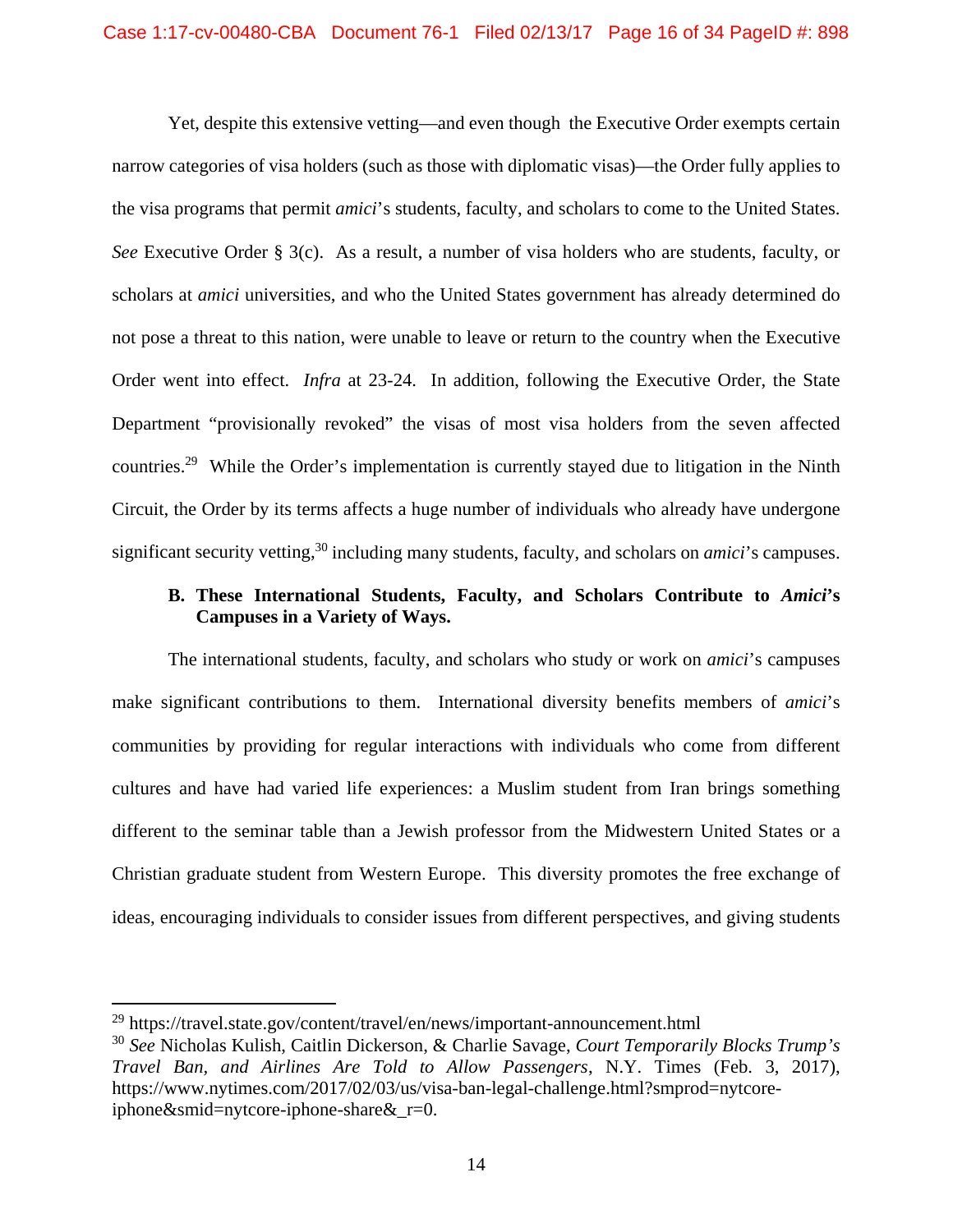and faculty a greater understanding of our global, pluralistic society. Moreover, when individuals from vastly different backgrounds who have had unique life experiences live and study together on the same university campus, this diversity increases understanding of all parts of the world.

It is for these reasons that the Supreme Court has held that universities have a compelling interest in obtaining the "educational benefits that flow from student body diversity." *Fisher v. Univ. of Texas at Austin*, 133 S. Ct. 2411, 2419 (2013) (quoting *Grutter v. Bollinger*, 539 U.S. 306, 330 (2003)). As this case law makes clear, "[t]he academic mission of a university is a special concern of the First Amendment," and "[p]art of the business of a university [is] to provide that atmosphere which is most conducive to speculation, experiment, and creation." *Id*. at 2418 (internal quotation marks omitted). A diverse student body contributes to this atmosphere by fostering "enhanced classroom dialogue" and "lessening . . . isolation and stereotypes." *Id*. The Supreme Court has thus recognized that to "fulfill[] [their] mission[s]," universities must be able to recruit students (and, by extension, faculty and scholars) who will "contribute the most to the robust exchange of ideas." *Grutter v. Bollinger*, 539 U.S. 306, 324 (2003) (quoting *Regents of Univ. of Cal. v. Bakke*, 438 U.S. 265, 313 (1978)).

International diversity is similarly valuable. For many of *amici*'s students, enrollment in the university will be their first exposure to students, faculty, and scholars from other nations or who practice particular religions. Such exposure both in and outside of the classroom enriches students' experiences and teaches them how to be sensitive to and collaborate across ethnic and religious differences. Moreover, international students, faculty, and scholars provide insight into the world's current problems and potential solutions. For example, a student from Syria who has lived through the country's ongoing civil war necessarily will have a unique perspective on the causes of that conflict and the extent and manner in which the rest of the world might help alleviate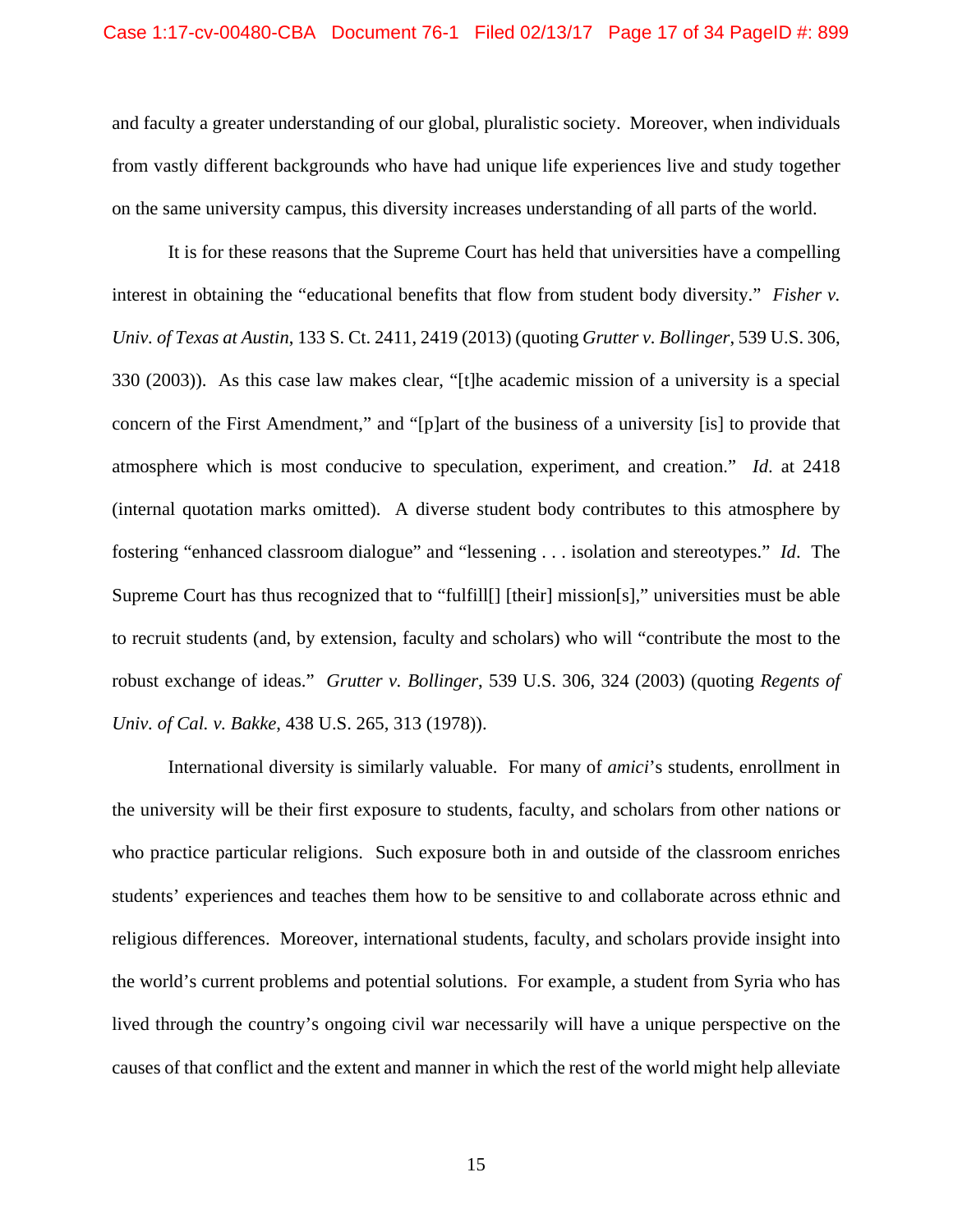it. So too, a student from Iraq may have specific thoughts on efforts at democratization in that country, whether those are expressed during classroom discussions, extracurricular activities, meetings of campus clubs or debate societies, or around the dinner table at a dining hall. These opportunities for cross-cultural understanding are integral to *amici*'s ability to provide some of the best undergraduate and graduate educational programs in the world.

International students, faculty, and scholars also contribute to *amici*'s campuses through their academic interests and achievements. For example, many of these individuals study, teach, and research in fields that are underpopulated by American-born students, faculty, and scholars, such as the sciences, technology, engineering, and mathematics ("STEM"). By one account, more than one third of international students during the 2015-16 year studied engineering, math or computer science, and 14% participated in F-1 Optional Practical Training, including many in STEM fields.31 Permitting these students and faculty to study and work at *amici* universities is particularly important given the pressing needs for scholarship and research in these fields.

# **C. The Enrollment and Employment of International Students, Faculty, and Scholars at** *Amici* **Universities Benefits the United States and the World More Generally.**

The presence of international students, faculty, and scholars on *amici*'s campuses results in benefits to this country and many others above and beyond the benefits to *amici* and their students. International students, faculty, and scholars make significant scientific, technological, social, and political contributions to the United States and the world.

To begin, international students enrolled in United States universities, including *amici*, make significant contributions to the United States economy. One estimate provides that international students directly contributed \$32.8 billion to the United States economy and

<sup>31</sup> *See* Sara Custer, *Open Doors*, *supra*.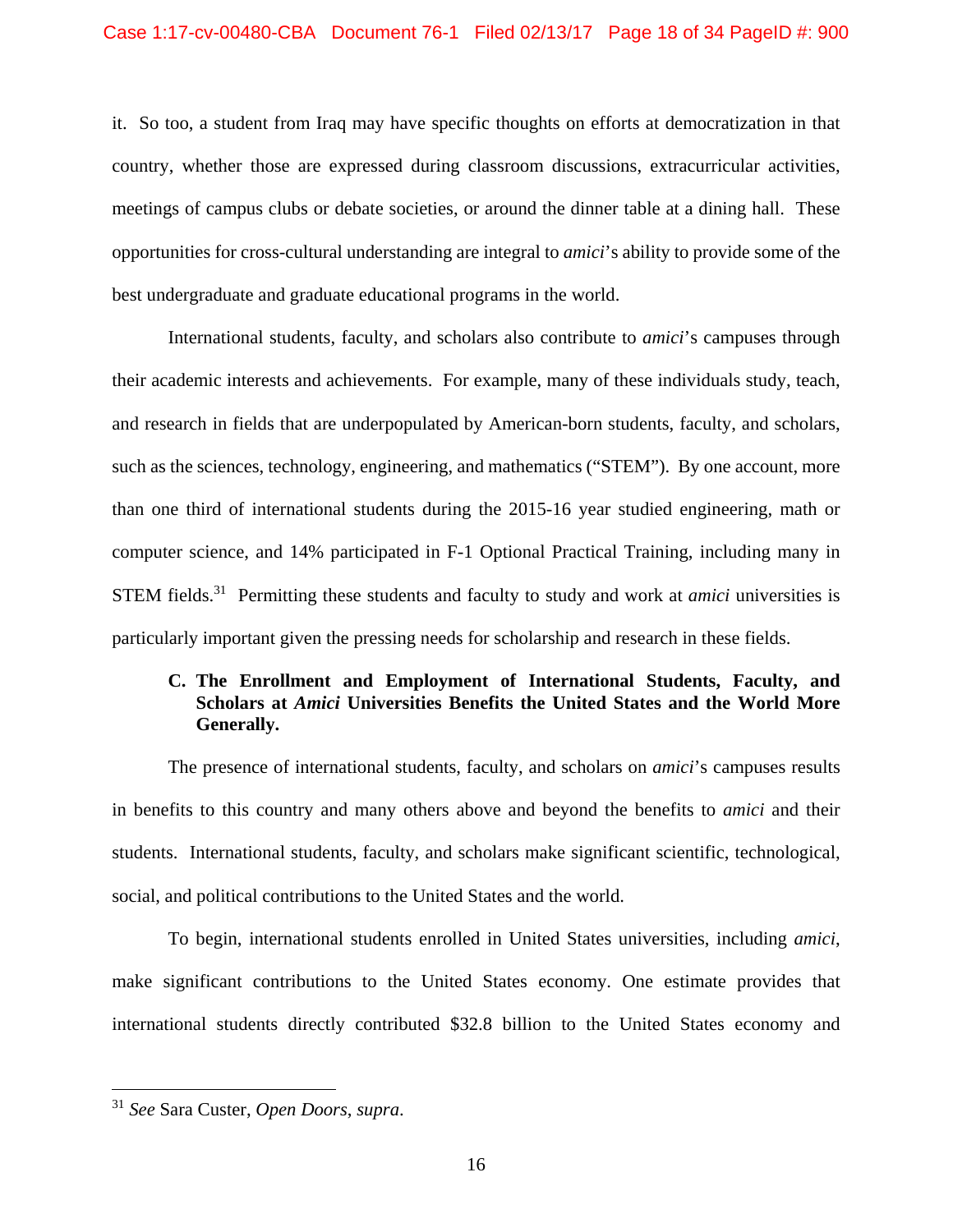### Case 1:17-cv-00480-CBA Document 76-1 Filed 02/13/17 Page 19 of 34 PageID #: 901

supported or contributed to the creation of 400,000 American jobs in the 2015-16 academic year;<sup>32</sup> others suggest that international students "inject hundreds of billions into the U.S. economy" and "support[] well over a million U.S. jobs."33

Those numbers are just the start, as many international students, faculty, and scholars who choose to remain in the United States become leading innovators, entrepreneurs, artists, and thought-leaders. For example, one study found that more than one third of United States innovators were born outside the country, and another ten percent have at least one foreign-born parent.<sup>34</sup> Another analysis concluded that "[i]mmigrants have started more than one half (44 of 87) of America's startup companies valued at \$1 billion or more and are key members of management or product development teams in over 70 percent (62 of 87) of these companies."<sup>35</sup> The Brief of Technology Companies and Other Businesses in the Washington litigation lays bare the compelling economic contributions of immigrants in this country.<sup>36</sup>

The benefits from international students, faculty, and scholars at United States universities are not just economic. As noted above, these individuals make significant discoveries and contributions to their fields of study. Since 2000, forty percent of all American Nobel prize

<sup>32</sup>NAFSA, NAFSA International Student Economic Value Tool, http://www.nafsa.org/Policy\_and\_Advocacy/Policy\_Resources/Policy\_Trends\_and\_Data/NAFS A\_International\_Student\_Economic\_Value\_Tool/.

 $33$  Government Officials Declaration  $\P$  5(g) ("The Order will affect many foreign travelers, particularly students, who annually inject hundreds of billions into the U.S. economy, supporting well over a million U.S. jobs.").

<sup>34</sup> *See, e.g.*, Adams Nager, et al., Information Technology & Innovation Found., *The Demographics of Innovation in the United States* (Feb. 24, 2016), https://itif.org/publications/2016/02/24/demographics-innovation-united-states.

<sup>35</sup> Stuart Anderson, Nat'l Found. for American Policy, *Immigrants and Billion Dollar Startups*, http://nfap.com/wp-content/uploads/2016/03/Immigrants-and-Billion-Dollar-Startups.NFAP-Policy-Brief.March-2016.pdf.

<sup>36</sup> *See* Brief of Technology Companies and Other Businesses As *Amici Curiae* in Support of Appellees, *Washington v. Trump*, No. 17-35105 (9th Cir. Feb. 5, 2017), ECF No. 19-1.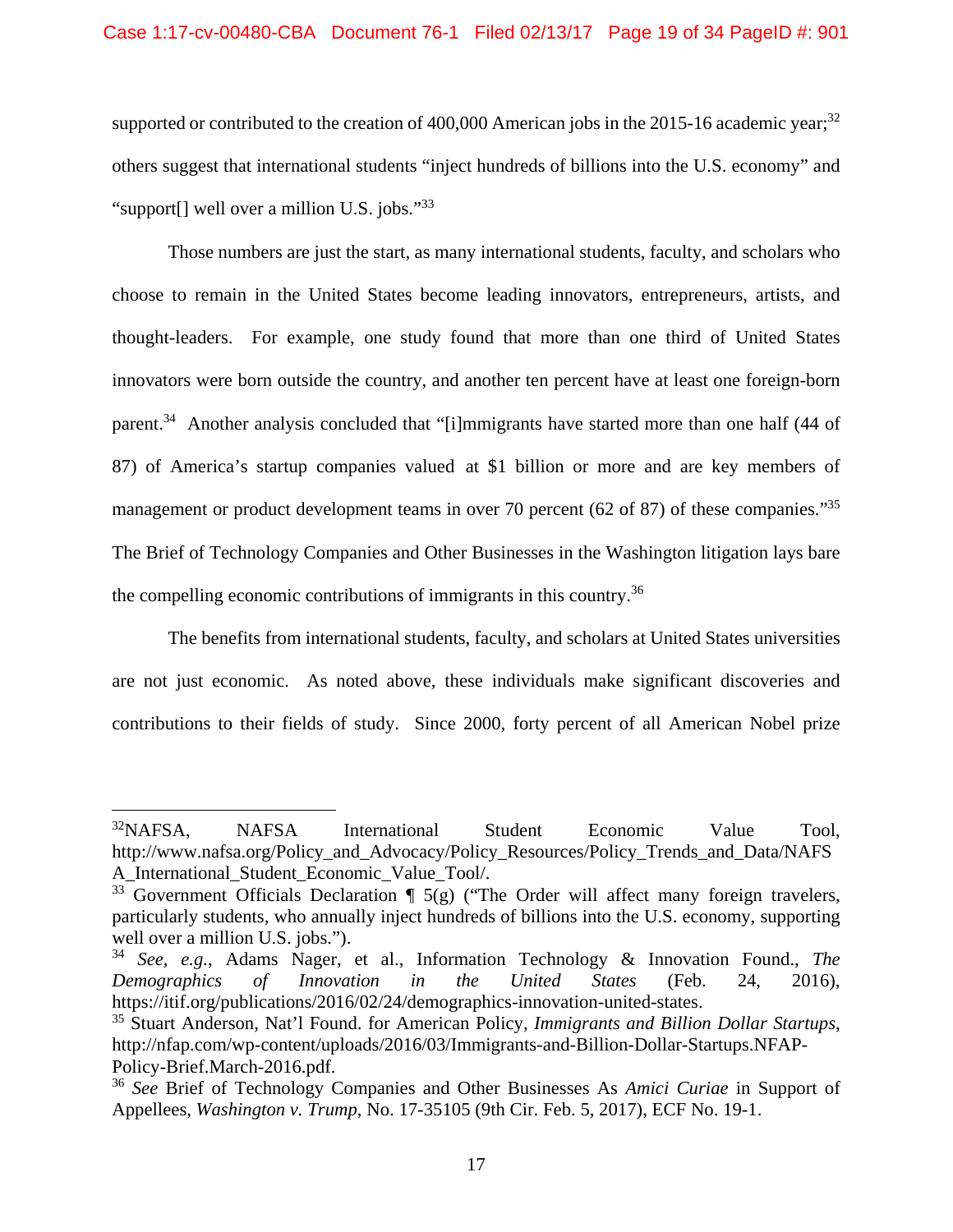winners in Chemistry, Medicine, and Physics have been immigrants—and in 2016, *all six*  American winners of the Nobel Prize in economics and scientific fields were immigrants.<sup>37</sup> These awards "represent great individual achievement but also reflect the state of research, openness and scientific advancement within [American] society."<sup>38</sup>

Once again, *amici* have seen these successes up close. For example, in 2014, Maryam Mirzakhani was the first woman to win the Fields Medal, known as the "Nobel Prize of Mathematics." Mirzakhani grew up in Iran before earning her Ph.D. at Harvard and becoming a professor at Princeton and then Stanford.<sup>39</sup> She has become an example of success and a role model for girls and women both in the United States and abroad. Professor Muawia Barazangi came to the United States from Syria for graduate study after earning his undergraduate degree from the University of Damascus; he earned a Ph.D. from Columbia before joining the faculty at Cornell, where he became a U.S. citizen and had a long and distinguished research and teaching career in the field of Earth Sciences. Carnegie Mellon's current President, Subra Suresh, is an immigrant (as was its founder, Andrew Carnegie); President Suresh came to the United States "at age 21 with a partially filled suitcase, less than \$100 in cash, and a one-way airplane ticket purchased with a loan."40 President Suresh went on to study and conduct research at several United States universities, to join the faculty at Brown and the Massachusetts Institutes of Technology,

<sup>37</sup> Stuart Anderson, *Immigrants Flooding America with Nobel Prizes*, Forbes (Oct. 16, 2016, 10:48 AM), http://www.forbes.com/sites/stuartanderson/2016/10/16/immigrants-flooding-americawith-nobel-prizes/#3de213817f5f.

*<sup>38</sup> Id.* 

<sup>39</sup> *See* Katie Rose Qunadt, *Meet the First Woman to Win the "Nobel Prize of Mathematics*," Mother Jones (Aug. 14, 2014, 12:29 PM), http://m.motherjones.com/mixedmedia/2014/08/maryam-mirzakhani-first-woman-fields-medal-mathematics.

<sup>40</sup> http://www.cmu.edu/leadership/president-suresh/campus-comms/2017/2017-01-31.html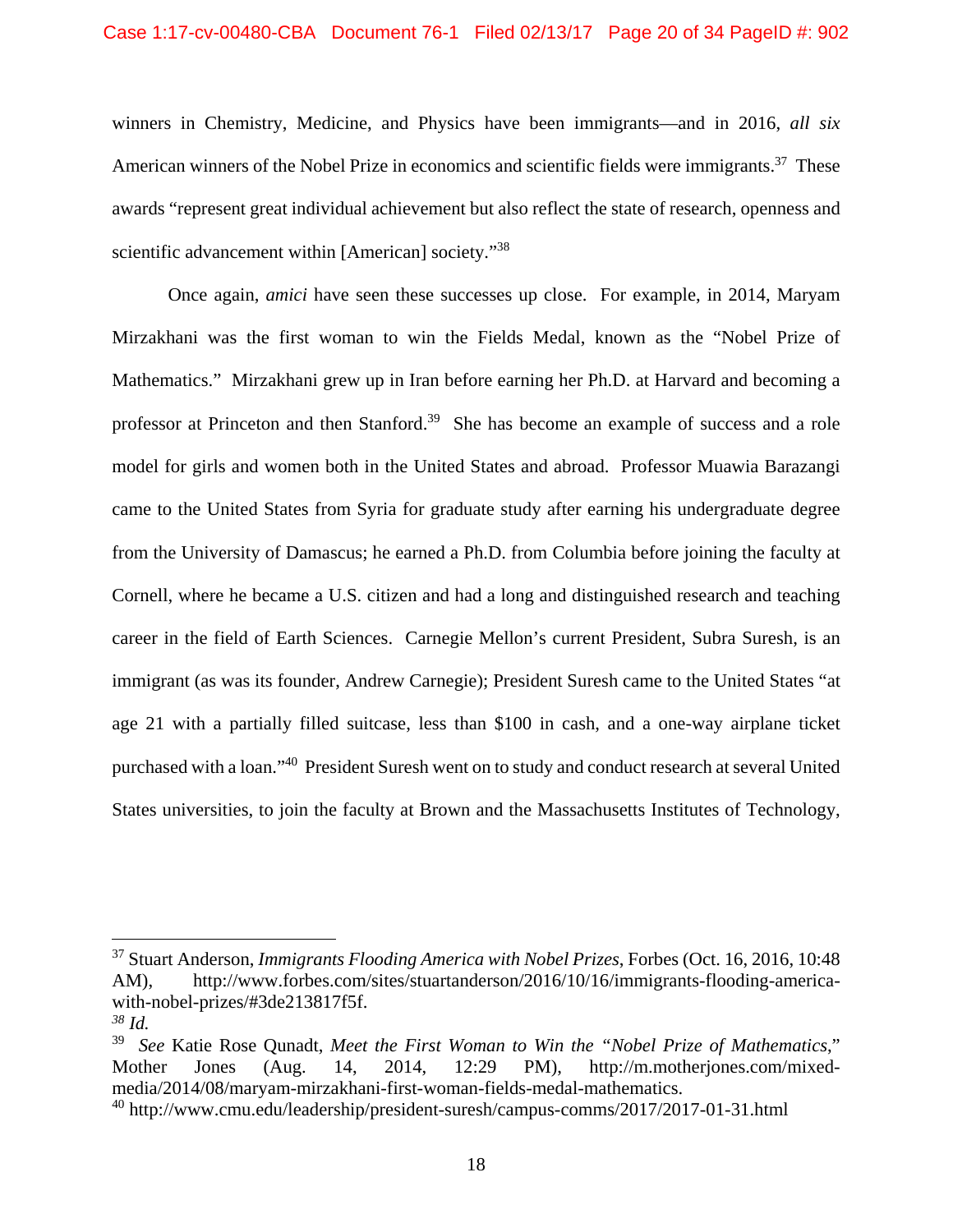and to be nominated by the President and unanimously confirmed by the Senate as the Director of the National Science Foundation before joining Carnegie Mellon.<sup>41</sup>

The education of international students at leading American universities, as well as the employment of international faculty and researchers, also provides opportunities for those individuals to experience life in the United States and to gain a greater appreciation for American social, political, and cultural norms and ideas. These include democratic governance and respect for the rule of law, human rights, and tolerance for cultural, religious, and other differences. International students, faculty, and scholars thus return to their home countries with a deeper understanding of and appreciation for the United States and its values—and, hopefully, a greater desire to engage in continuing discourse and exchange with the United States. Indeed, as discussed *supra*, this is the very purpose of the J-1 Visa Program. International students, faculty, and scholars also return to their home countries with the tools necessary to improve conditions on the ground, whether through public health initiatives, good governance, or other know-how. This, in turn, promotes the economies of developing nations, and may help to stymie radicalization.<sup>42</sup>

Some international students, faculty, and scholars become leaders in their home countries, as have many of *amici*'s alumni. For example, Yale counts among its distinguished alumni many foreign leaders, including Abd al-Karim al-Iryani, the former Prime Minister of the Republic of Yemen; Ernesto Zedillo, the former President of Mexico; and Valdis Zatlers, the current president of Latvia. Alumni from MIT have gone into public service around the world including, among

<sup>41</sup> *Id.; see* http://www.cmu.edu/leadership/president-suresh/bio/index.html

<sup>42</sup> *See, e.g.*, Omer Taspinar, *The Problem With Radicalism*, 19 Cairo Rev. 76, 80 (2015) (noting that extremism cannot be explained or treated through economics alone, and that "[a] n agenda based on human development with equal emphasis on education reform, democratic reforms, and socioeconomic advancement can address the ideological as well as economic root causes of radicalization."), https://www.thecairoreview.com/wp-content/uploads/2015/10/CR19-Taspinar.pdf.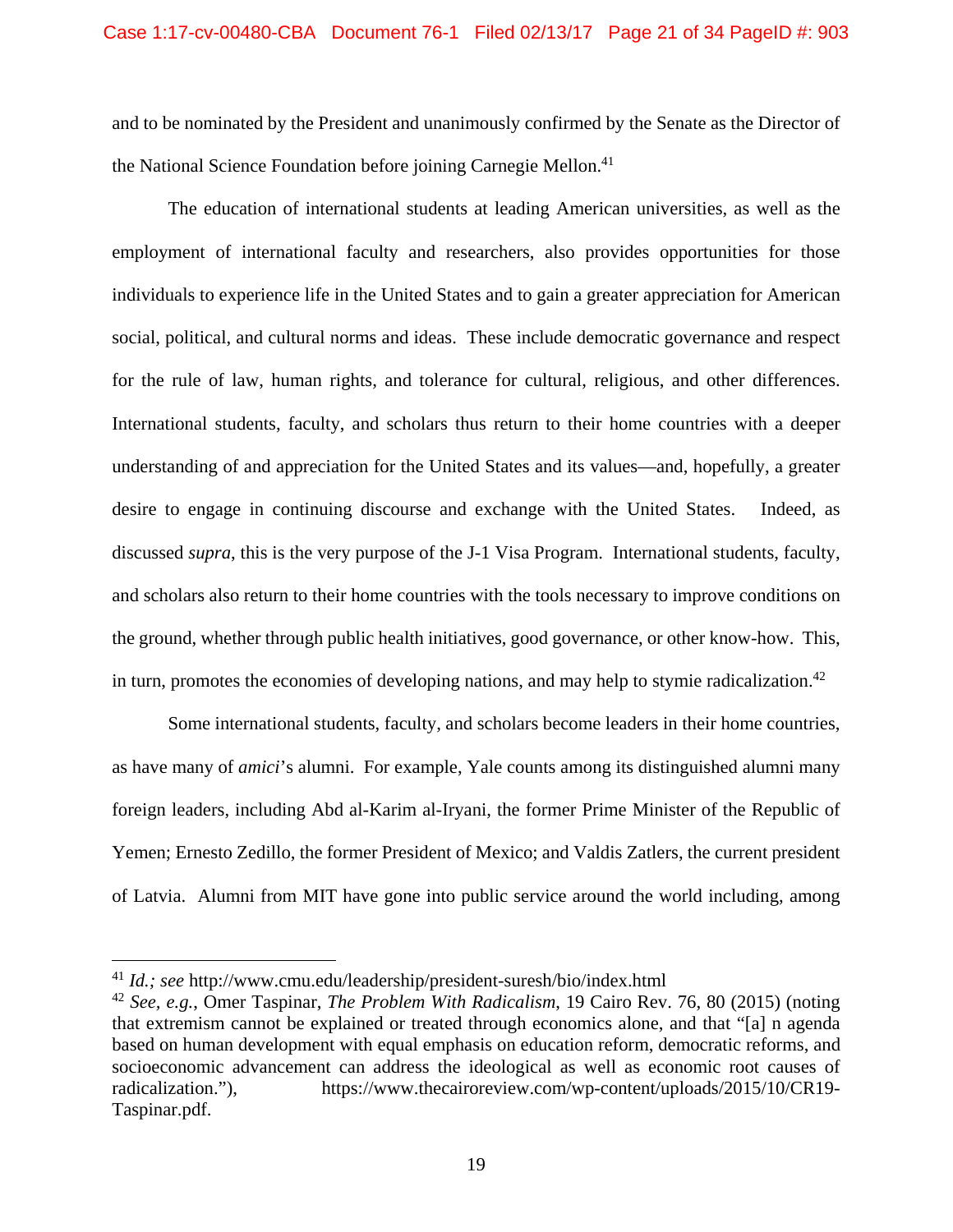others, Kofi Annan, the former Secretary-General of the United Nations; Benjamin Netanyahu, the Prime Minister of Israel; and Lucas Papademos, the former Prime Minister of Greece. Likewise, Pedro Kuczynski, the current president of Peru, attended Princeton, as did Ricardo Luna, Peru's foreign minister, and other foreign leaders. Dartmouth similarly counts several foreign leaders and diplomats among its alumni, including Kul Gautam, a citizen of Nepal and the former Assistant Secretary General of the United Nations; Paavo Lipponen, the former Prime Minister of Finland; and Gordon Campbell, the former Premier of British Columbia.

# **D.** *Amici* **Endeavor to Attract the Best Students, Faculty, and Scholars from Around the World.**

Given the significant contributions that international students, faculty, and scholars make to *amici*'s campuses, the United States, and the world, *amici* are firmly committed to attracting to their communities the most exceptional individuals from all nations. To this end, *amici* are home to many globally-focused programs and centers, and engage in significant international outreach and recruiting. For these endeavors to succeed, however, *amici* also must be able to assure their international students, faculty, and scholars that they may travel freely to pursue their studies and scholarship, as well as to attend to family and personal matters.

Each of the *amici* institutions has invested significant time and resources to attract international students, faculty, and scholars. For example, *amici* have established many programs and centers focusing on specific subject matter areas like archeology and the ancient world, including the Joukowsky Institute for Archaeology and the Ancient World at Brown<sup>43</sup> and the University of Chicago's Oriental Institute for the study of ancient Near Eastern civilizations;<sup>44</sup> schools dedicated to international relations like the School of International and Public Affairs at

<sup>43</sup> https://brown.edu/Departments/Joukowsky\_Institute/.

<sup>44</sup> https://oi.uchicago.edu/research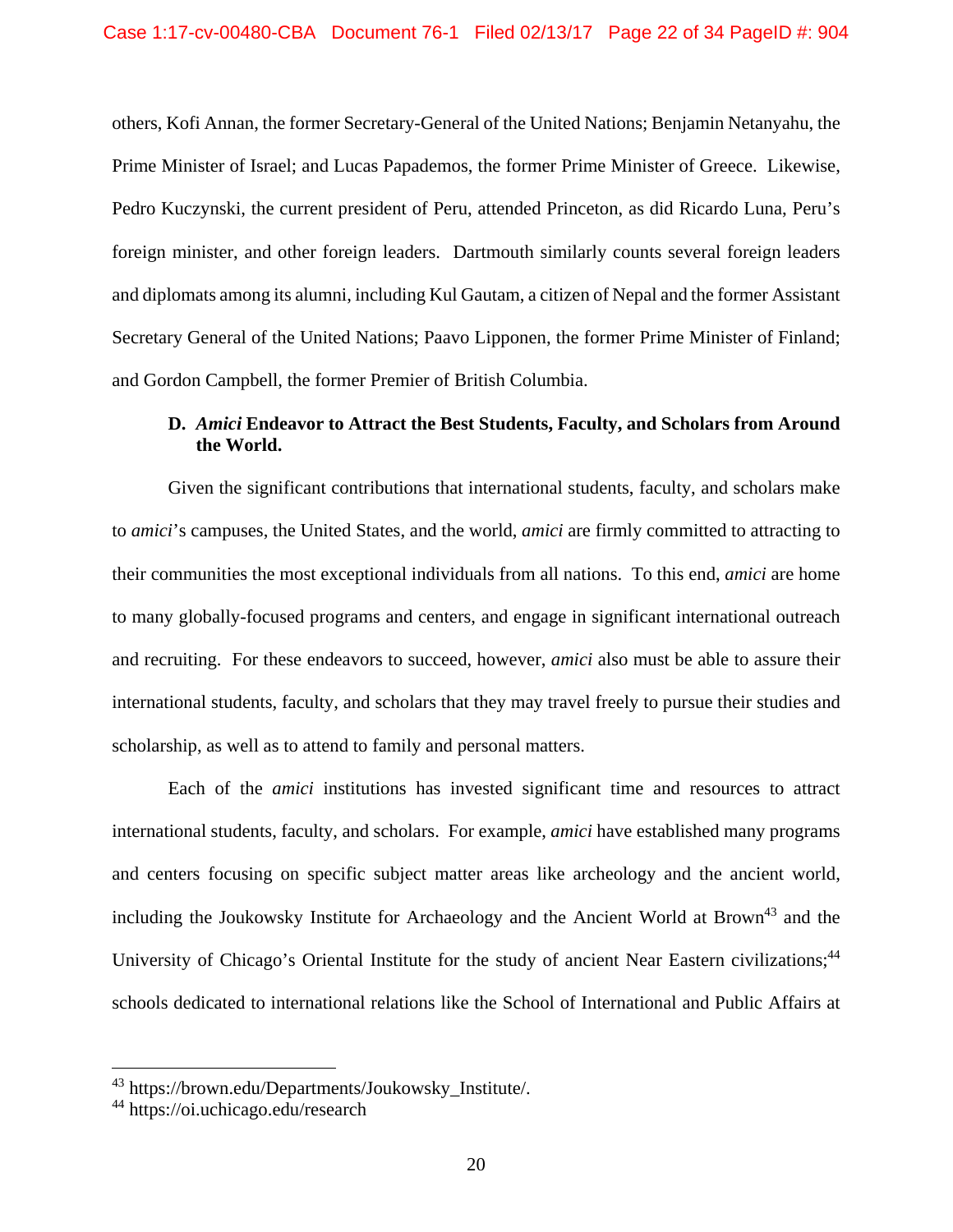Columbia;45 residential communities focusing on cross-cultural collaboration, like the Global Village at Dartmouth;<sup>46</sup> and centers that serve as the focal point for international students, faculty, and scholars, like the Davis International Center,<sup>47</sup> Mamdouha S. Bobst Center for Peace and Justice,<sup>48</sup> and Princeton Institute for International and Regional Studies<sup>49</sup> at Princeton, the Bechtel International Center at Stanford,<sup>50</sup> and the World Fellows Program, Jackson Institute for Global Affairs, and MacMillan Center for International and Area Studies at Yale.<sup>51</sup> Amici also have expressed their commitment to cross-cultural collaboration by creating a physical footprint in other nations, including the Penn Wharton China Center,<sup>52</sup> Carnegie Mellon University Oatar<sup>53</sup> and Carnegie Mellon University Rwanda,<sup>54</sup> the Cornell Global Initiative,<sup>55</sup> Cornell's Nilgiris Field Learning Center in India,<sup>56</sup> the Cornell Syria Project,<sup>57</sup> and the Yale Center Beijing.<sup>58</sup> MIT's Sloan Management School allows students to enroll in "Action Learning Labs," where they are assigned to real-world company partners and work on projects for those companies, often on-site, during an academic term. The school offers Labs in China, India, and Israel, as well as a Global Entrepreneurship Lab, in which students are sent to emerging markets across the globe, "from Argentina to Zambia."59 *Amici* similarly offer varied and popular study abroad programs. For

<sup>45</sup> https://sipa.columbia.edu

<sup>46</sup> http://global.dartmouth.edu/global-learning/global-village

<sup>47</sup> http://www.princeton.edu/intlctr/davis-ic-home/about-davis-ic/

<sup>48</sup> http://bobstcenter.princeton.edu/

<sup>49</sup> http://piirs.princeton.edu/

<sup>50</sup> https://bechtel.stanford.edu/

<sup>51</sup> http://macmillan.yale.edu/about; http://worldfellows.yale.edu/; http://jackson.yale.edu/

<sup>52</sup> http://pwcc.upenn.edu

<sup>53</sup> https://www.qatar.cmu.edu/

<sup>54</sup> http://www.cmu.edu/rwanda/

<sup>55</sup> https://global.cornell.edu/impact/global-cornell-initiative

<sup>56</sup> https://blogs.cornell.edu/nflc/research/

<sup>57</sup> http://atlas.geo.cornell.edu/syria/welcome.html

<sup>58</sup> http://centerbeijing.yale.edu/

<sup>59</sup> MIT-Sloan, Action Learning, http://mitsloan.mit.edu/actionlearning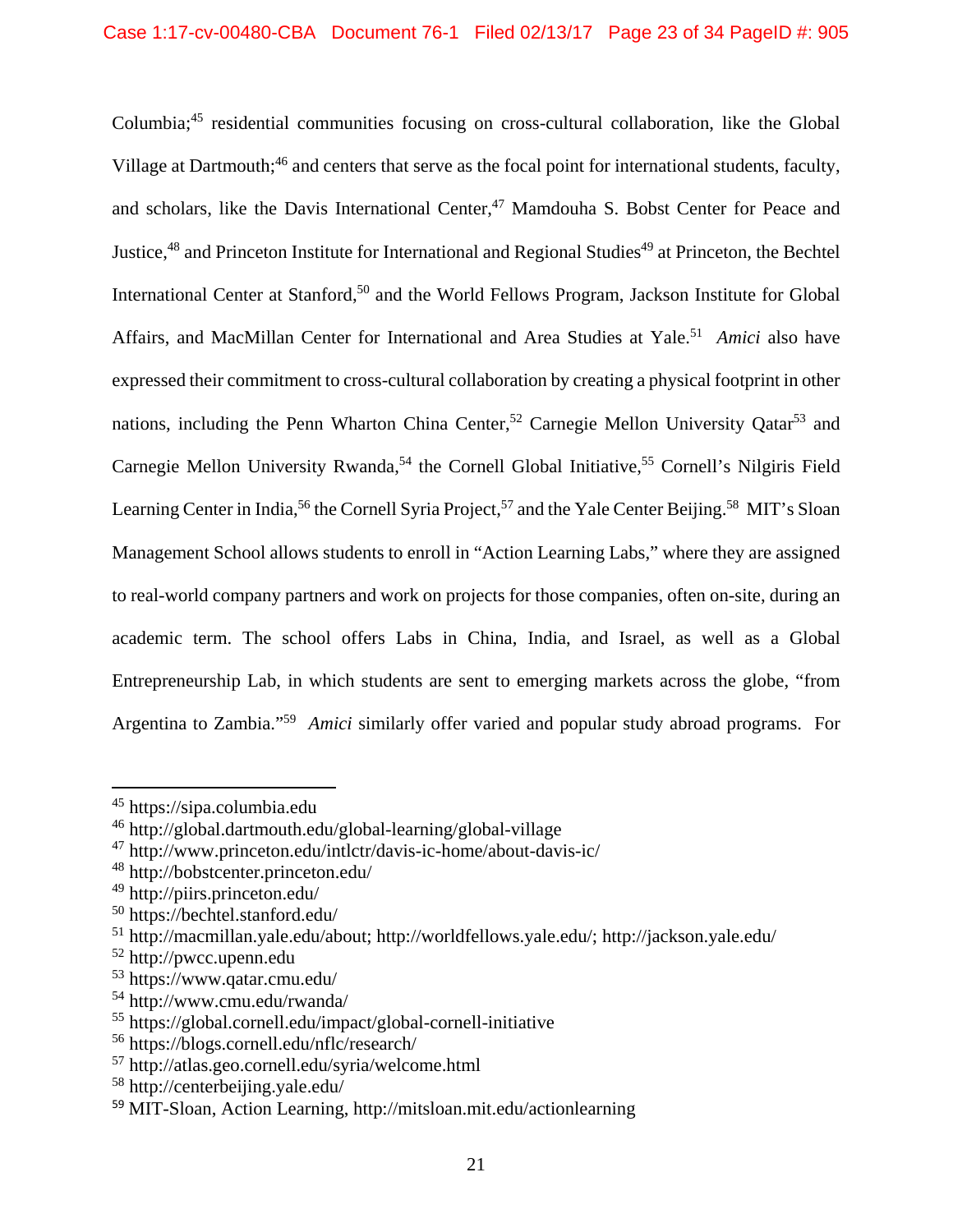example, at Cornell, fully 37% of graduating seniors have participated in international programs;<sup>60</sup> at Dartmouth, that proportion of graduating Bachelors of Arts students is 43%, and at Duke, that proportion is 47%.61 Duke's signature service learning program, DukeEngage, has sent 3,600 Duke students to participate in an immersive summer of service in 76 nations on six continents, with themes ranging from social justice to youth empowerment.<sup>62</sup> Similarly, at Stanford, nearly half of each graduating class studies abroad at one of Stanford's eleven overseas campuses.<sup>63</sup>

These centers, programs, and offerings all depend on the ability of international students, scholars, and faculty to travel freely both to *amici*'s campuses and to other locations around the world. Whether a Libyan undergraduate seeks to study international relations or public health on one of *amici*'s campuses, a Somalian graduate student wishes to pursue field research abroad, or a Yemeni faculty member seeks to return home to celebrate a relative's wedding, each depends on the ability to travel to and from the United States. Without that ability, a significant number of *amici*'s current and prospective students, faculty, and scholars would be unable to benefit from these opportunities. Moreover, travel for professional endeavors like participation in international meetings is often critical for faculty and scholars to be considered leaders within their fields. *Infra* at 24-25. Thus, while *amici* can and do take meaningful steps to ensure that the students, faculty, and scholars from around the world continue to choose to study in the United States, *amici* are necessarily constrained by, and dependent on, American immigration and visa policies.

 $61$  https://globaled.duke.edu/uploads/media\_items/geo-brochure-2016-singles-pdf.original.pdf

<sup>60</sup> http://global.cornell.edu

<sup>62</sup> https://global.duke.edu/engagement

<sup>63</sup> https://undergrad.stanford.edu/programs/bosp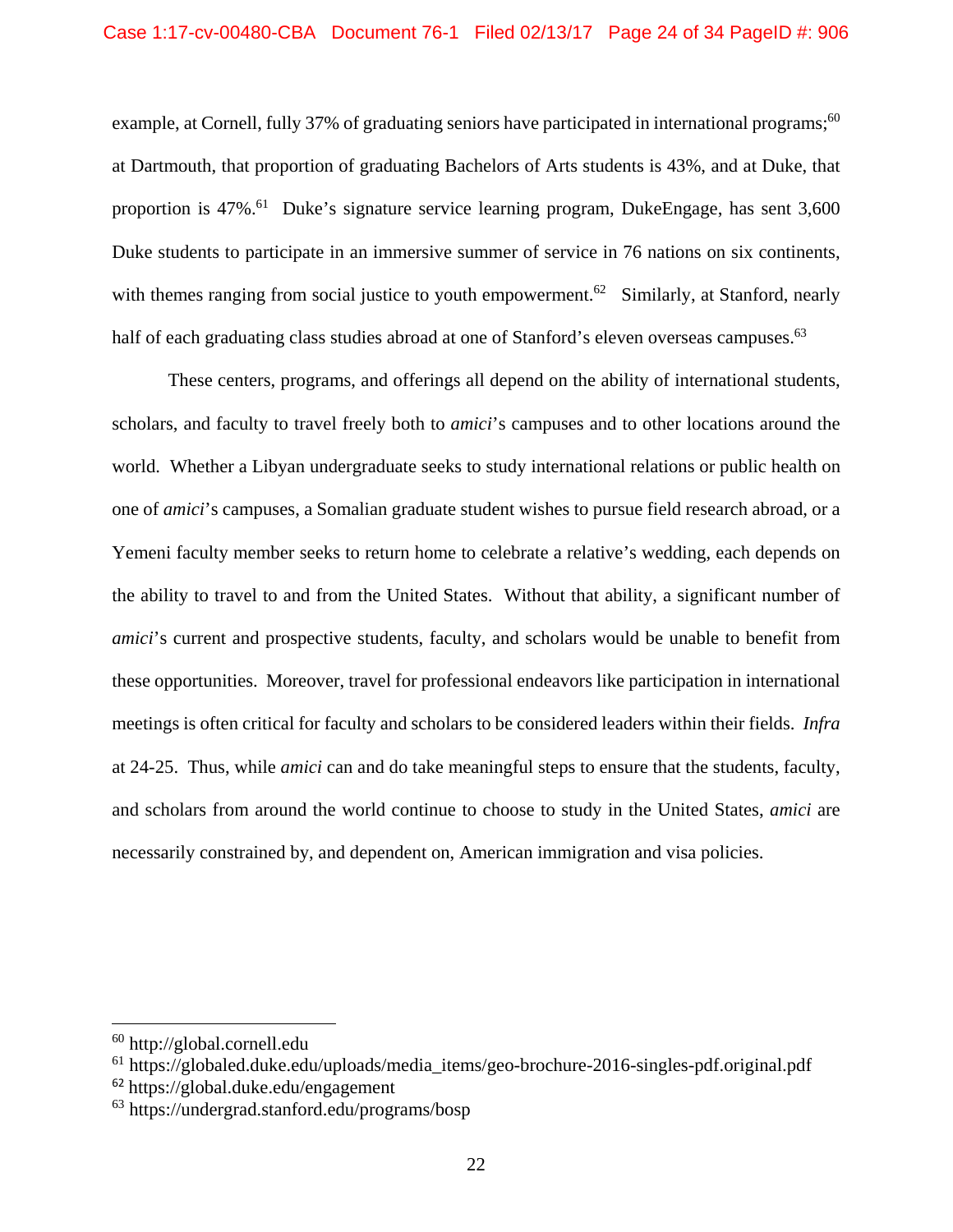### **II. The Executive Order Harms Students, Faculty, Scholars, and Universities.**

The Executive Order has serious and chilling implications for *amici's* students, faculty, and scholars. By prohibiting persons from freely traveling to and from this country, the Executive Order divides students and their families, impairs the ability of American universities to draw the finest international talent, and inhibits the free exchange of ideas. *See Washington v. Trump*, No. 17-35105, \_\_ F.3d\_\_, 2017 WL 526470, at \*11 (9th Cir. Feb. 9, 2017) (referring to these effects as "substantial injuries"). Because of these effects, the Executive Order has drawn staggering opposition from the academic world. More than 42,000 scholars—including 62 Nobel Laureates, 813 Members of the National Academies of Sciences, Engineering, and Arts, and 105 recipients of prestigious awards like the Fields Medal and Pulitzer Prize—have explained their opposition:

The EO significantly damages American leadership in higher education and research. US research institutes host a significant number of researchers from the nations subjected to the upcoming restrictions. From Iran alone, more than 3000 students have received PhDs from American universities in the past 3 years. The proposed EO limits collaborations with researchers from these nations by restricting entry of these researchers to the US and can potentially lead to departure of many talented individuals who are current and future researchers and entrepreneurs in the US. We strongly believe the immediate and long term consequences of this EO do not serve our national interests.<sup>64</sup>

It is imperative to *amici* that the Court account for these and other detrimental effects of the Executive Order in considering its legality.

*First*, the Executive Order excludes from this country students, faculty, and scholars who make valuable contributions to American universities. Some of these are individuals who had the misfortune of traveling abroad when the Executive Order went into effect. These individuals talented, law-abiding members of *amici*'s academic communities—left the United States in possession of valid visas. They were visiting family, conducting field research, and attending

<sup>64</sup> *Academics Against Immigration Executive Order*, https://notoimmigrationban.com/ (last visited Feb. 6, 2017).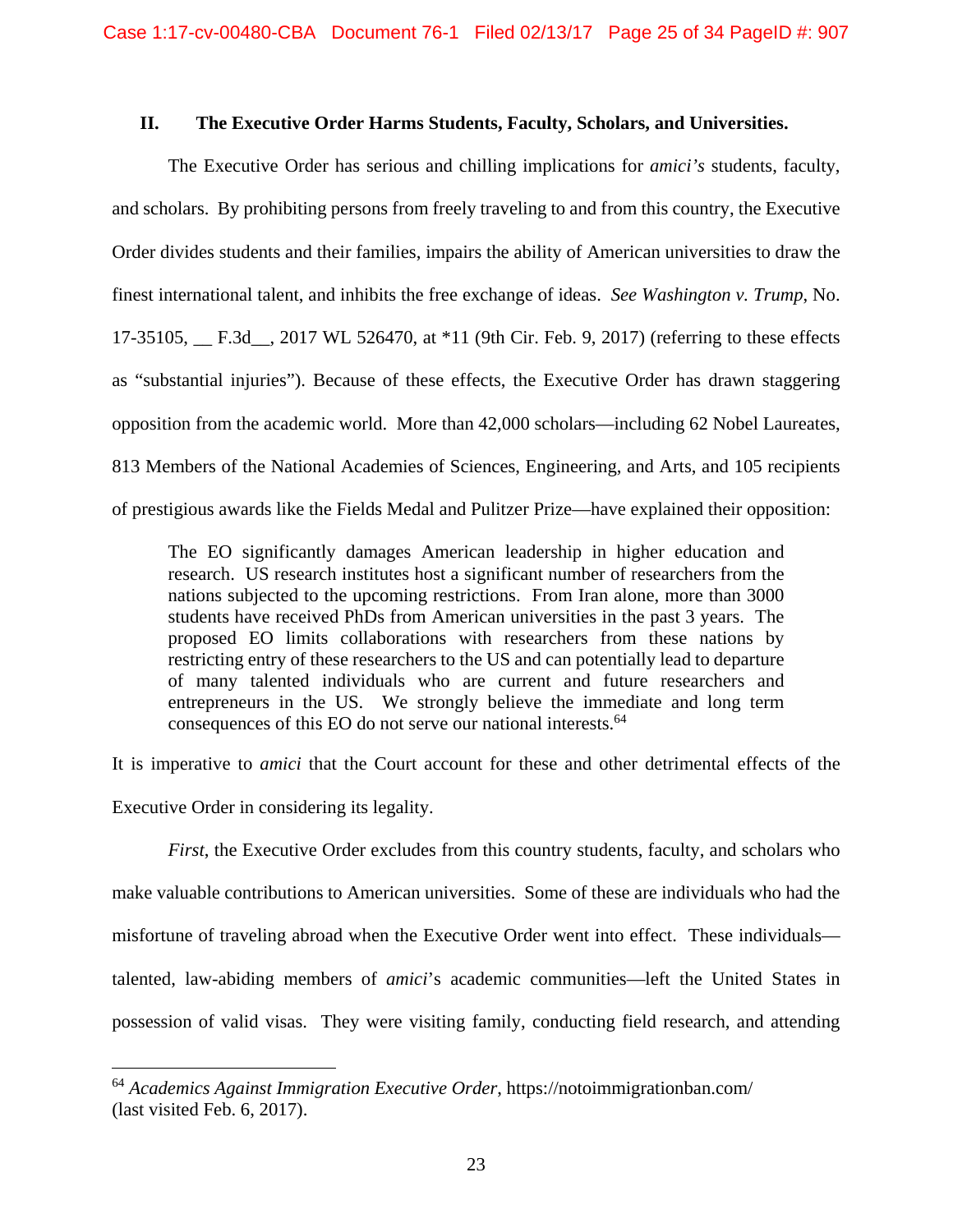academic conferences and meetings in furtherance of their studies.<sup>65</sup> All planned to return here following their travels abroad. Instead, they found themselves suddenly stranded and separated from their families, homes, studies, and work. That separation caused anguish and uncertainty for the affected individuals and their friends and families. It also disrupted their studies and hampered the work of their colleagues, leaving research projects half-finished, dissertations half-written, and courses without an instructor.

The Executive Order also separated members of *amici*'s communities from their family members who were traveling abroad. For instance, a Ph.D. student from one *amicus* was separated from his wife, who was home visiting her family in Iran when the Executive Order went into effect. Although she possessed a valid visa when she departed the United States, Turkish Airlines refused to issue her a boarding pass when she attempted to return.<sup>66</sup> This separation was sufficiently traumatic that the student is considering withdrawing from his academic program.<sup>67</sup> At a different *amicus* university, one faculty member's spouse and baby were abroad and unable to return. At another *amicus* university, a researcher's wife was unable to join him in the United States.

*Second,* in addition to keeping individuals out of the United States, the Executive Order has also effectively forced others to remain in this country. Students, faculty, and scholars affected by the Executive Order now find themselves unable to leave the United States; doing so risks invaliding their visas and barring them from reentry. These individuals are now deterred from

<sup>65</sup> Anya Kamenetz, *Students Stranded Worldwide By Trump Order*, NPR (Jan. 30, 2017, 2:20 PM), http://www.npr.org/sections/ed/2017/01/30/512431112/students-stranded-worldwide-bytrumporder.

<sup>66</sup> Kimberly Kindy, *With his wife blocked from returning from Iran, a Columbia University student eyes quitting his program to be with her*, Wash. Post (Jan. 29, 2017), https://www.washingtonpost.com/news/post-nation/wp/2017/01/29/his-wife-was-kept-off-herflight-in-iran-and-now-a-columbia-university-student-eyes-quitting-his-program-to-join-her.  $67 \overline{Id}$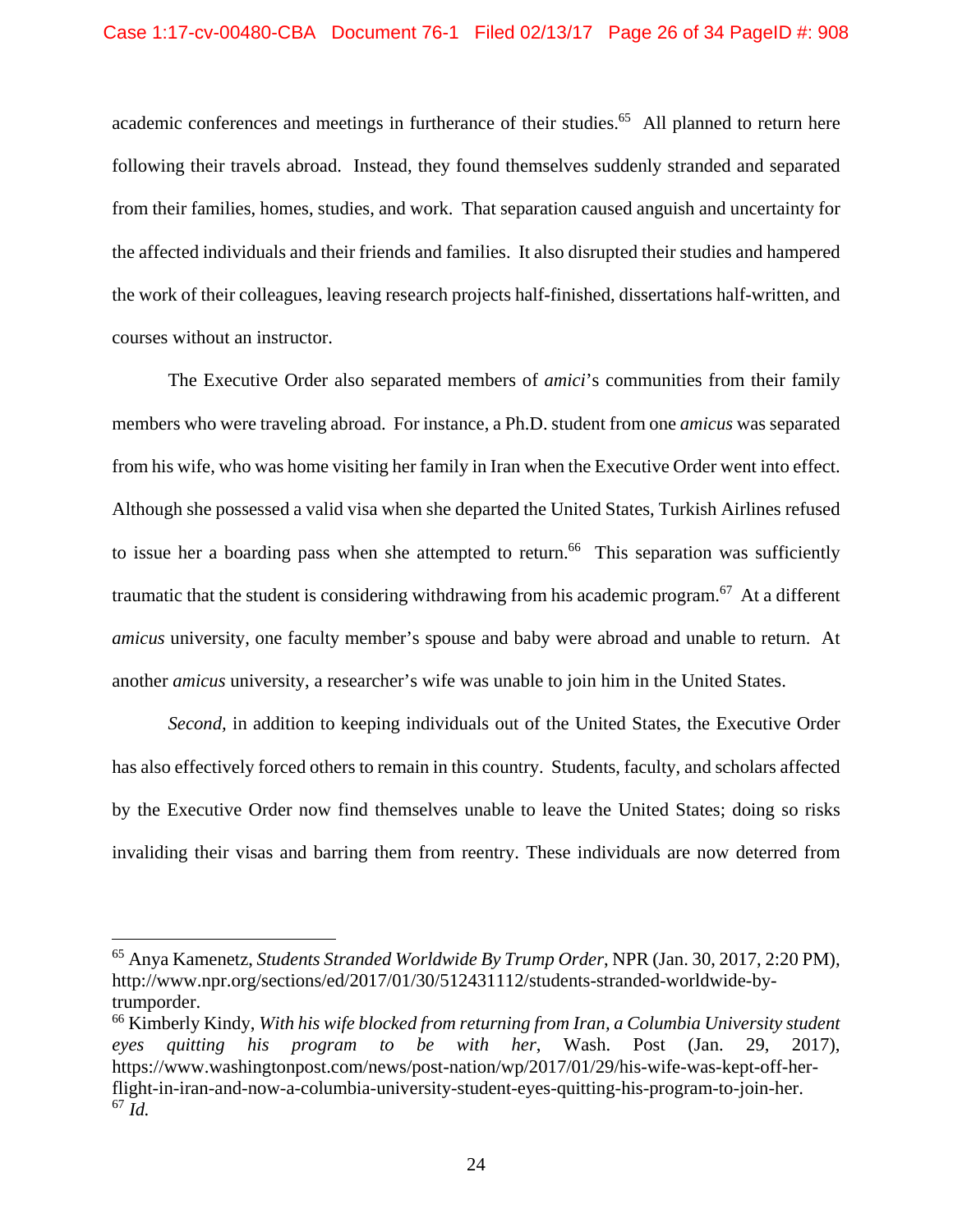#### Case 1:17-cv-00480-CBA Document 76-1 Filed 02/13/17 Page 27 of 34 PageID #: 909

conducting field research, attending academic conferences, or participating in international meetings in foreign nations; for some, the inability to travel will force them to set aside projects that simply cannot be completed without travel abroad. There is also a personal toll, as they must cancel any plans to visit family and friends abroad: fly home to attend the wedding or funeral of a family member, and one risks the loss of one's visa, separation from family and friends here in the United States, and the loss of a job, an academic degree, and years of hard work and research.

These effects are already being felt. One scholar at Princeton has already cancelled attendance at international conferences over the past few weeks, and though upcoming trips are important to the scholar's work, they too will be canceled in light of the Order. At Yale, international academic research conducted by Yale's MacMillan Center's Political Violence Lab has been curtailed as a direct result of the Order; so too, at the University of Chicago's Oriental Institute, the Executive Order threatens to shut down excavation projects in Iraq, Iran, and Iraqi Kurdistan. A student at another *amicus* university has canceled travel to visit elderly grandparents and worries that they may never be reunited because of the Order. Another student worries that he may not be able to travel to conduct research in support of his dissertation, imperiling its completion.

*Third*, the Executive Order hurts American universities by deterring international students, faculty, and scholars from studying here. *Amici*, like other American universities, aim to attract the brightest, most talented students, faculty, and scholars from around the globe. The Executive Order hampers *amici*'s ability to do so because if people cannot freely leave the country, they will inevitably study elsewhere. Moreover, if a valid visa may be revoked at any moment based simply on a person's country of origin, the Executive Order alters the perceived cost-benefit analysis of studying or teaching here, even for persons from countries unaffected by this particular Executive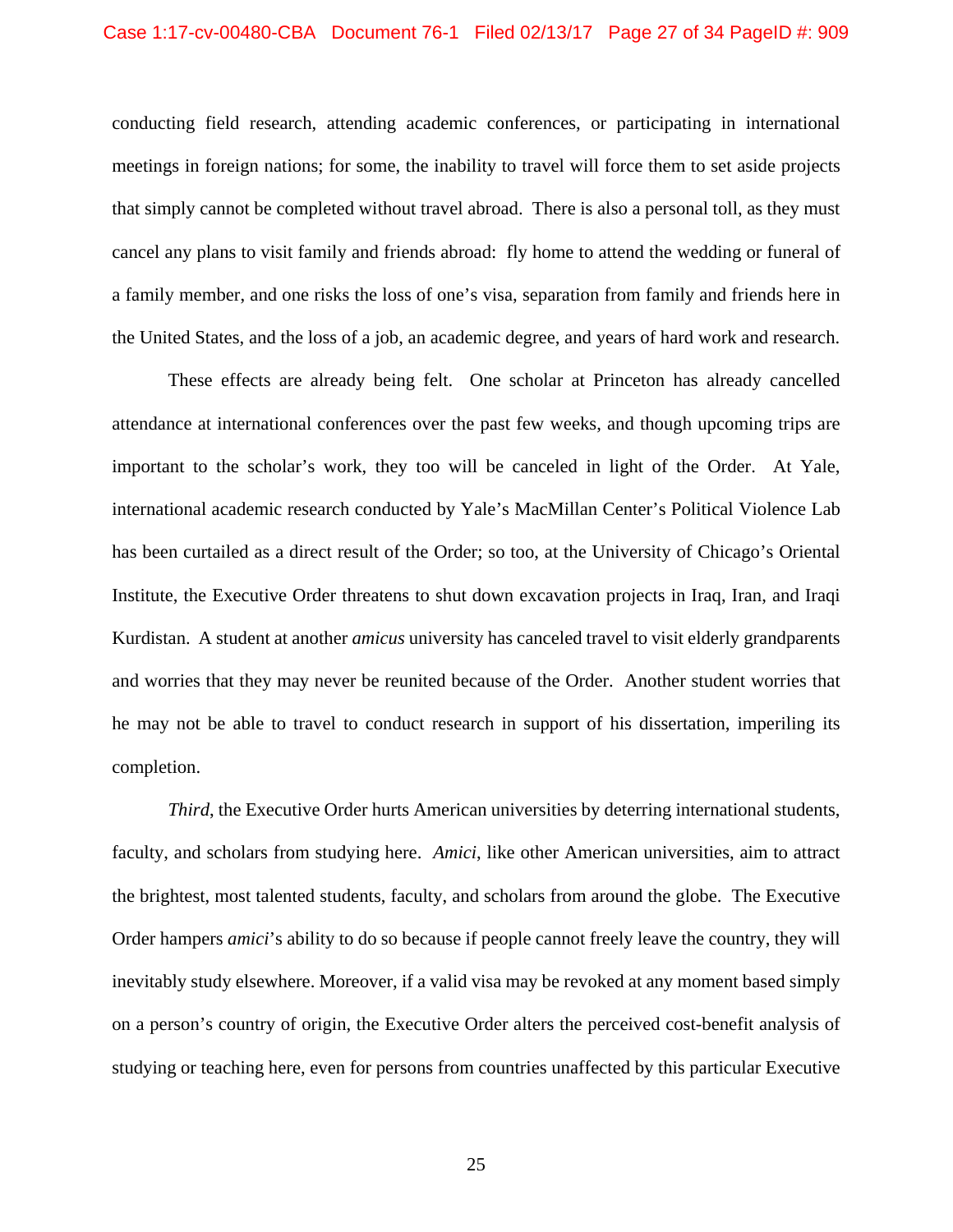### Case 1:17-cv-00480-CBA Document 76-1 Filed 02/13/17 Page 28 of 34 PageID #: 910

Order. Studying and working in this country has historically been a key asset to attract international talent to American universities; by casting uncertainty on that process, the Executive Order turns that asset into a risk factor that may deter rather than attract talent.

 Reducing the international presence on *amici*'s campuses will diminish the academic experience in this country. As discussed *supra*, the benefits of international diversity to American universities are manifold. And it is not merely the classroom experience that will suffer. American laboratories, which are a major driver of our economy, depend on the ability to attract the best trainees and postdoctoral fellows from around the world, as well as the collaboration of foreign scientists in areas of science that have no defense or security implications. The Order diminishes *amici*'s ability to attract these scientists, who will otherwise go to foreign laboratories.

Indeed, international universities have noted this effect and issued statements criticizing the Executive Order and touting their own opportunities for international students and scholars.<sup>68</sup> For instance, the Vice-Chancellor of the University of Cambridge, UK stated: "While we acknowledge that a country must have the right to manage its own borders, this ban is fundamentally at odds with the values of openness, tolerance and evidence-based decision-making that the University of Cambridge stands for."69 He added: "We are determined to champion openness, and the free exchange of knowledge across borders. Even as governments around the world seek to curb freedom of movement, the University of Cambridge remains committed to welcoming the best and brightest students and staff – irrespective of their nationality."<sup>70</sup>

<sup>68</sup> Chris Parr, *Response: international universities speak out against Trump ban*, The Times Higher Education (Jan. 31, 2017), https://www.timeshighereducation.com/blog/response-internationaluniversities-speak-out-against-trump-ban.

<sup>69</sup> *Id.*

<sup>70</sup> *Id.*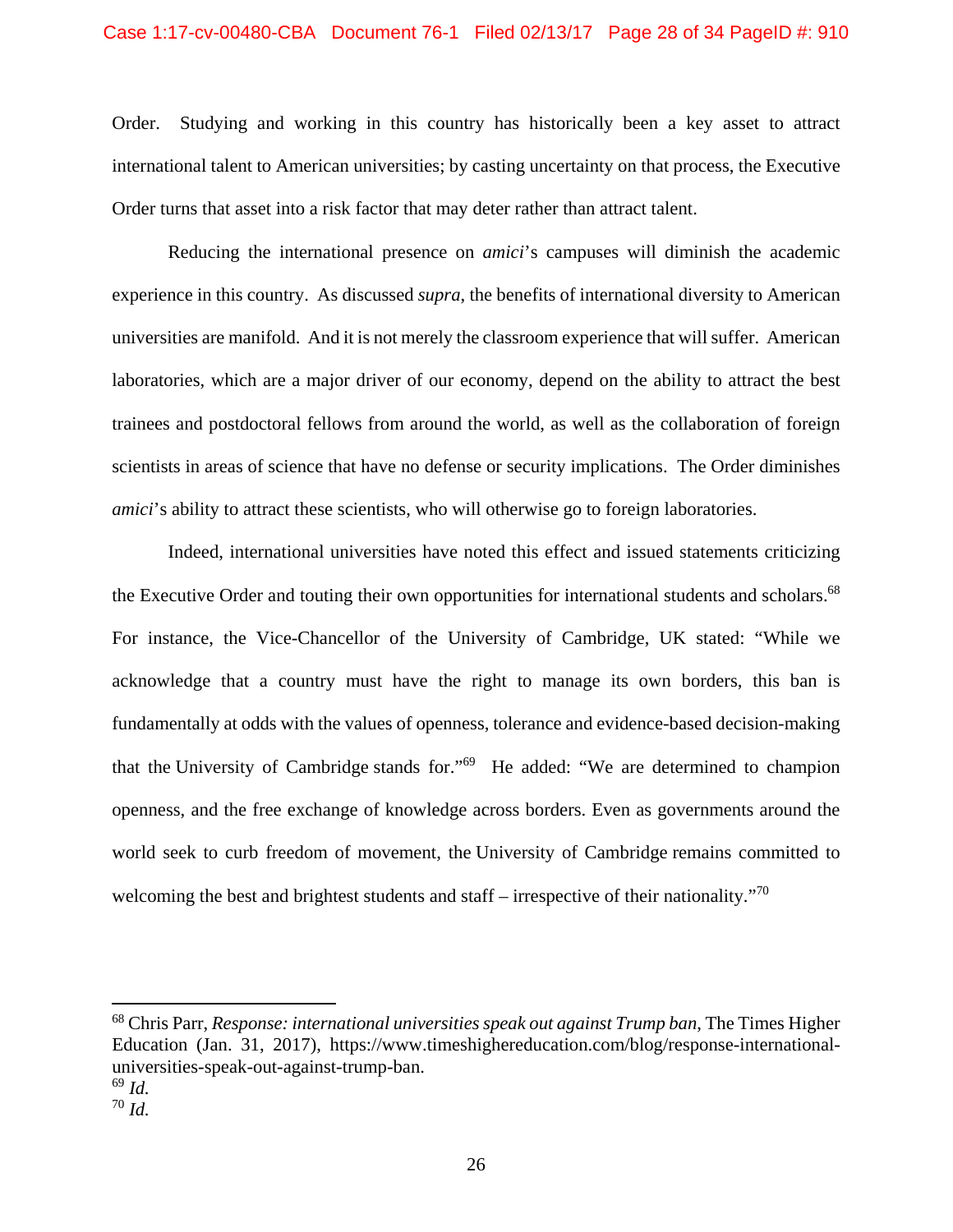*Amici* are already experiencing these effects too. For example, a postdoctoral fellow from Iran had been hired to work in the lab of a Princeton professor, but was prevented from entering the country after the Order took effect. An accepted student at Yale's School of Management from Iran is now rethinking his options because of the uncertainty. Similarly, Yale's MacMillan Center Council on Middle East Studies and its Program on Iranian Studies is currently conducting searches for post-doctoral fellows and visiting scholars, with the most promising candidates being Iranian nationals who are currently abroad. The uncertainty with regard to securing visas will affect acceptances of offers. The University of Pennsylvania has similar concerns, with three faculty recruits whose opportunities may be eliminated by the Executive Order. Princeton and MIT, too, have received numerous inquiries from academic departments about how to handle the questions and concerns of faculty and scholar recruits who have expressed hesitance about coming to the U.S. in light of the Order.

*Fourth*, the Executive Order will impede successful academic collaboration in the United States. American universities host thousands of conferences and symposia each year. These academic meetings are incubators for innovation and thrive on the free flow of information and ideas. By hosting these events, *amici* ensure that their scholars participate in them. Such collaborations are essential to addressing problems that are global in scope, such as geopolitical conflict, terrorism, and the spread of communicable diseases.

The Executive Order threatens the success of these efforts both by prohibiting certain academics from traveling to the U.S. and by risking a backlash from others who are not subject to the ban. Indeed, international universities have observed that the Executive Order will impede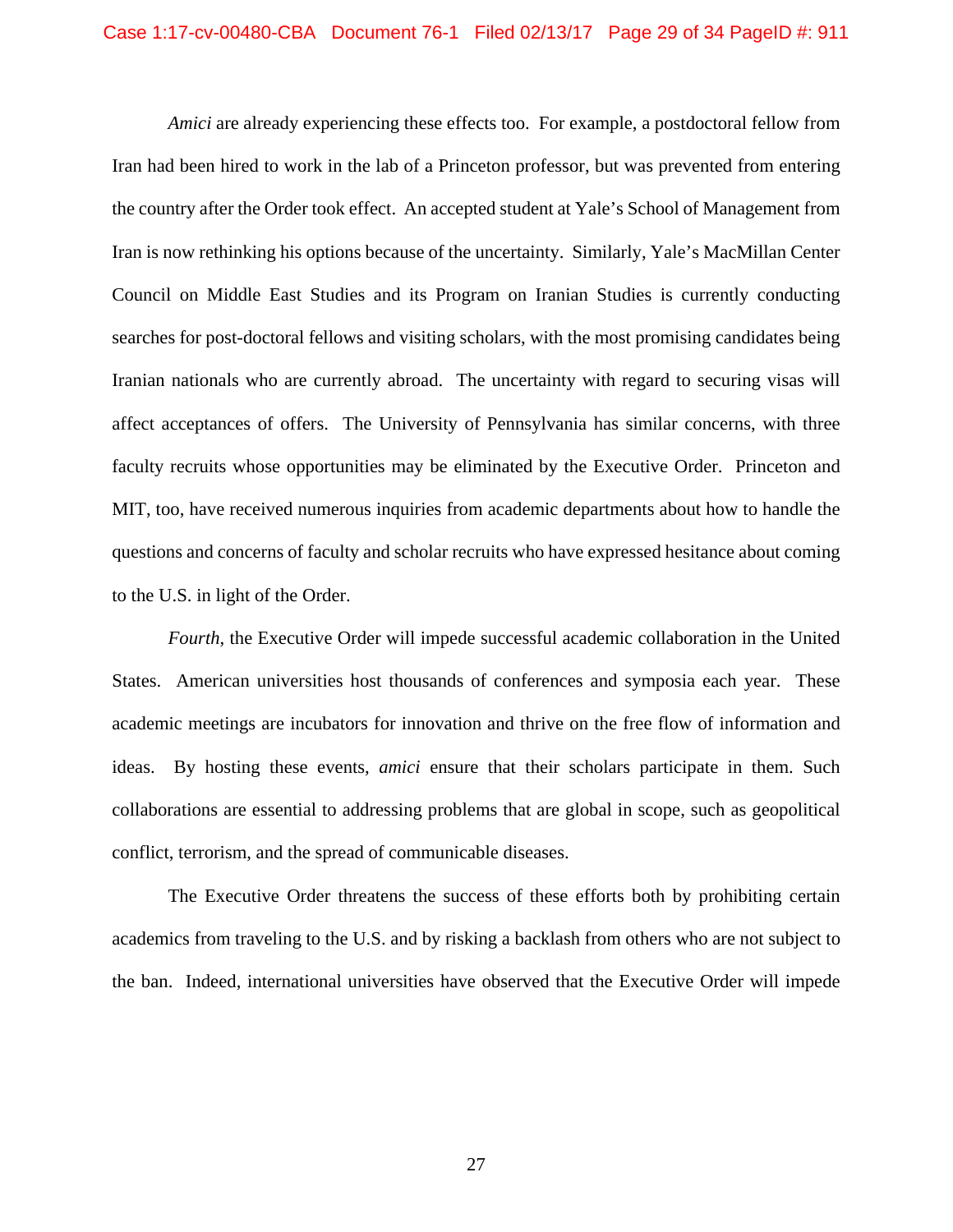collaborative partnerships with American universities.<sup>71</sup> And these effects are already being felt. After the Executive Order was issued, an Iraqi postgraduate student from the University of Exeter was stopped from boarding a plane to the United States, where he had been invited to present an academic paper along with his professors.<sup>72</sup> Despite the fact that he obtained a valid visa, the Executive Order deprived him of the opportunity to present here, and deprived American students, faculty, and scholars from hearing about his research. Likewise, the University of Pennsylvania had planned to invite three Iranian human rights activists to a conference in March, but with the Executive Order in effect their participation would be barred. Similarly, a faculty member at Dartmouth planning a conference for next fall has expressed concern that participants may not be able or willing to travel to the United States, and one keynote speaker wonders whether it "sends the wrong message" to attend a conference in the U.S. at this time. The Sharmin & Bijan Mossavar-Rahmani Center for Iran and Persian Gulf Studies at Princeton expressly aims to advance understanding of Iran and the Persian Gulf; if the Center cannot invite Iranian guest speakers, the Center obviously will be impeded in serving its mission.

<sup>71</sup> *Id.* (quoting the President of McMaster University, Canada, as stating "This is a misguided and harmful step that is unnecessarily disruptive for students, faculty members and other partners. . . . As an internationally engaged research intensive university, this abrupt change in policy has a chilling impact on individual scholars and their families, and on the important relationships we have carefully built over the years. Our collaborative partnerships allow us to forge important research and educational programs and activities, which are threatened by arbitrary measures such as the one announced last week."); *id.* (quoting the vice-chancellor of the University of Exeter, UK, as stating, "At Exeter, we collaborate widely with institutions abroad, including in the United States, and we cannot condone a policy that restricts these freedoms, curtails intellectual partnerships or impedes research. … We will continue to be a collaborative and diverse community that welcomes people from around the world, regardless of their nationality, and will be actively supporting any staff and students who are affected by the ban.").  $72$   $\mathrm{I}$ d.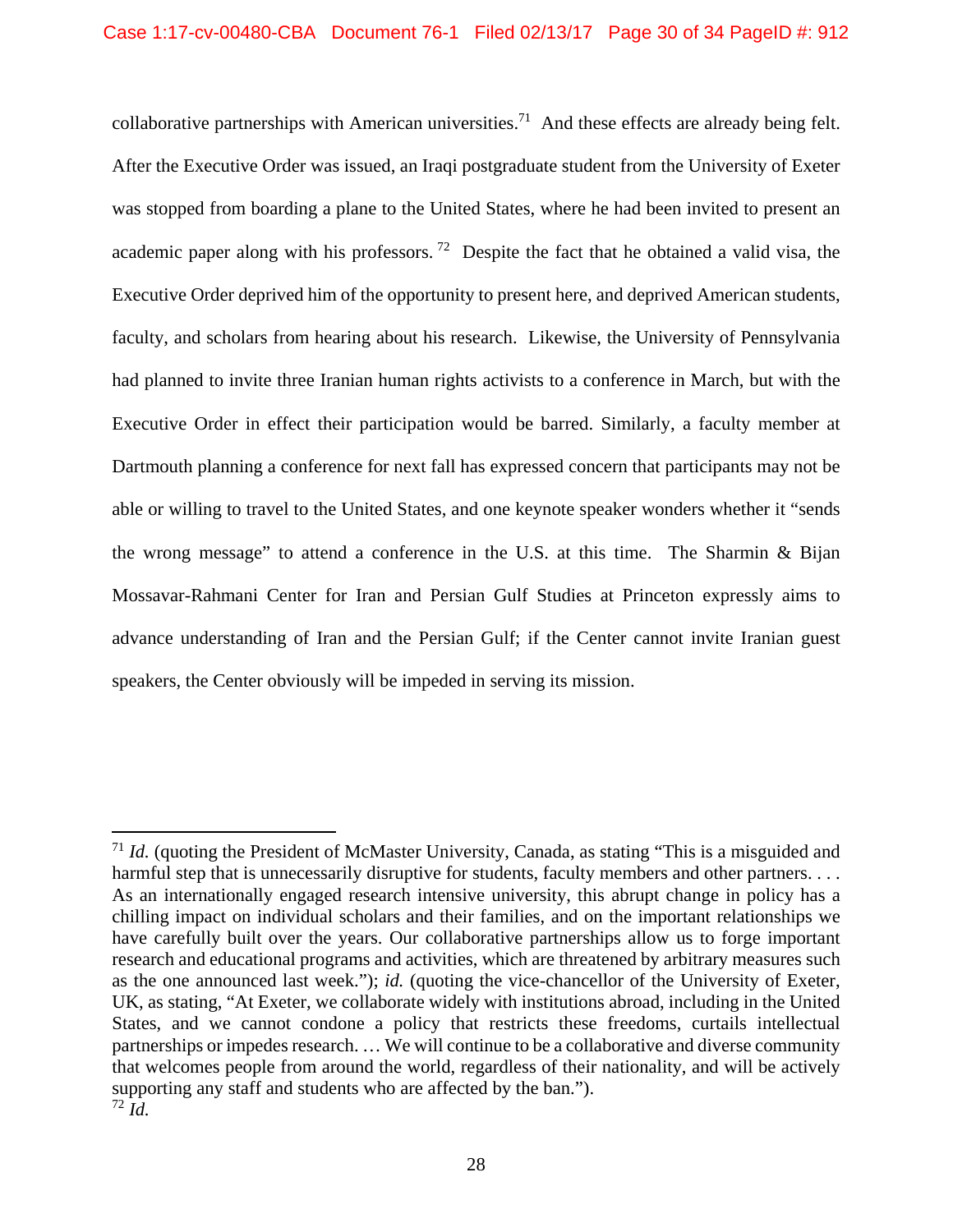What is more, faculty members from around the world already have called for a boycott of academic conferences in the United States in response to the Executive Order.<sup>73</sup> A petition circulating online has drawn thousands of signatures from scholars in the United States and abroad pledging not to attend international conferences in the United States while the travel ban persists.74 Thus, the Executive Order threatens collaboration well beyond scholars from and institutions in the seven affected countries.

Academic conferences and meetings facilitate major breakthroughs and discoveries, candid discussion and debate, and face-to-face meetings that inevitably generate future collaborations and partnerships. Excluding scholars from the seven affected countries—and other scholars who may choose not to participate because of the Order—will hamper the success of these scholarly collaborations. Moreover, American universities, students, and faculty will inevitably suffer when these meetings are shifted outside the United States to avoid the Executive Order's effects.

*Finally*, as *amici* have explained, they strive to foster a culture of diversity, inclusion, and tolerance on their campuses. *Supra* Part I. The Executive Order undercuts those important efforts by making many of *amici*'s students, faculty, and scholars feel "less than," and signaling, from the highest levels of government, that discrimination is not only acceptable but appropriate. Rather

US/239047?cid=pm&utm\_source=pm&utm\_medium=en&elqTrackId=e9a82fa115e24765bc019 b2dfc9d480e&elq=ef21be06f46043e287aeedd6a611eb6e&elqaid=12357&elqat=1&elqCampaig nId=5023; Elizabeth Redden, *Boycotting the U.S.*, Inside Higher Ed (Jan. 31, 2017), https://www.insidehighered.com/news/2017/01/31/protest-trump-entry-ban-some-scholars-

<sup>73</sup> *See* Shannon Najmabadi, *Academics Mull Boycott of U.S. Conferences as a Way of Fighting Travel Ban*, The Chronicle of Higher Education (Jan. 30, 2017), http://www.chronicle.com/article/Academics-Mull-Boycott-of-

areboycotting-us-based-conferences.

<sup>74</sup>https://docs.google.com/forms/d/e/1FAIpQLSeNN\_2HHREt1h-

dm\_CgWpFHw8NDPGLCkOwB4lLRFtKFJqI25w/viewform?c=0&w=1&fbzx=2104368019732 744200 (last visited Feb. 11, 2017).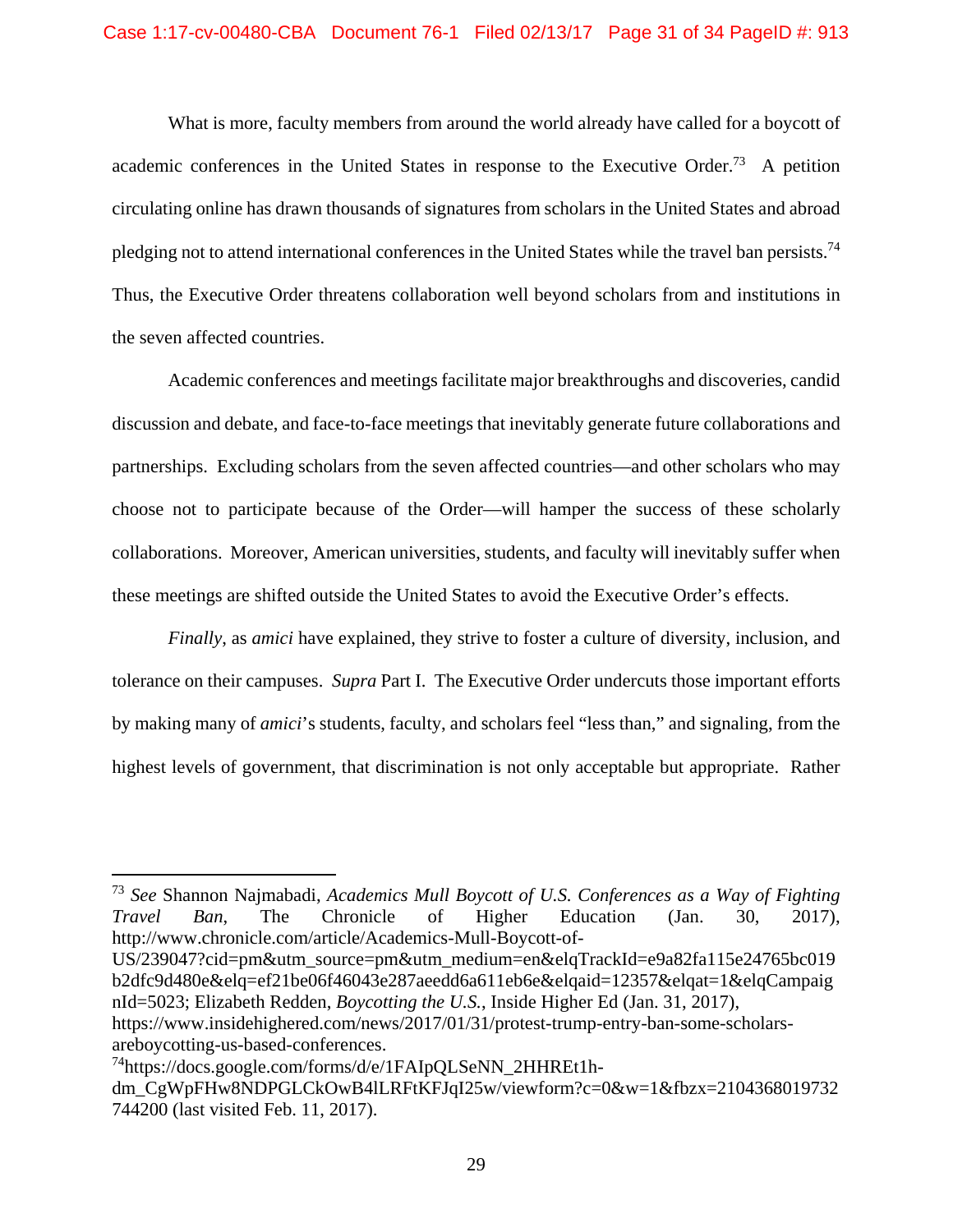than securing American universities, this thwarts *amici*'s ability to foster a diverse environment in which individuals feel comfortable contributing to a robust exchange of ideas.

#### **CONCLUSION**

*Amici* take extremely seriously the safety and security of their campuses and of the nation: if *amici*'s campuses were not safe, or the towns and cities in which they are located were not secure, *amici* could not maintain their world-renowned learning environments. *Amici*, however, believe that safety and security concerns can be addressed in a manner that is consistent with the values America has always stood for, including the free flow of ideas and people across borders and the welcoming of immigrants to our universities. As the Ninth Circuit recently explained, although "'the Government's interest in combating terrorism is an urgent objective of the highest order,'" the Government must do "more than reiterate that fact." *Trump*, 2017 WL 526470, at \*10 (quoting *Holder v. Humanitarian Law Project*, 561 U.S. 1, 28 (2010)). Here, however, "the Government has not offered any evidence or even an explanation" to justify the blanket ban on individuals from the specified countries. *Id.* at \*10-11 & n.7. Given this, and the significant burdens the Executive Order inflicts on *amici*'s students, faculty, and scholars, as well as the substantial impediments it poses to *amici*'s ability to fulfill their educational missions, *amici*  support the relief sought by Petitioners and Intervenor-Plaintiff.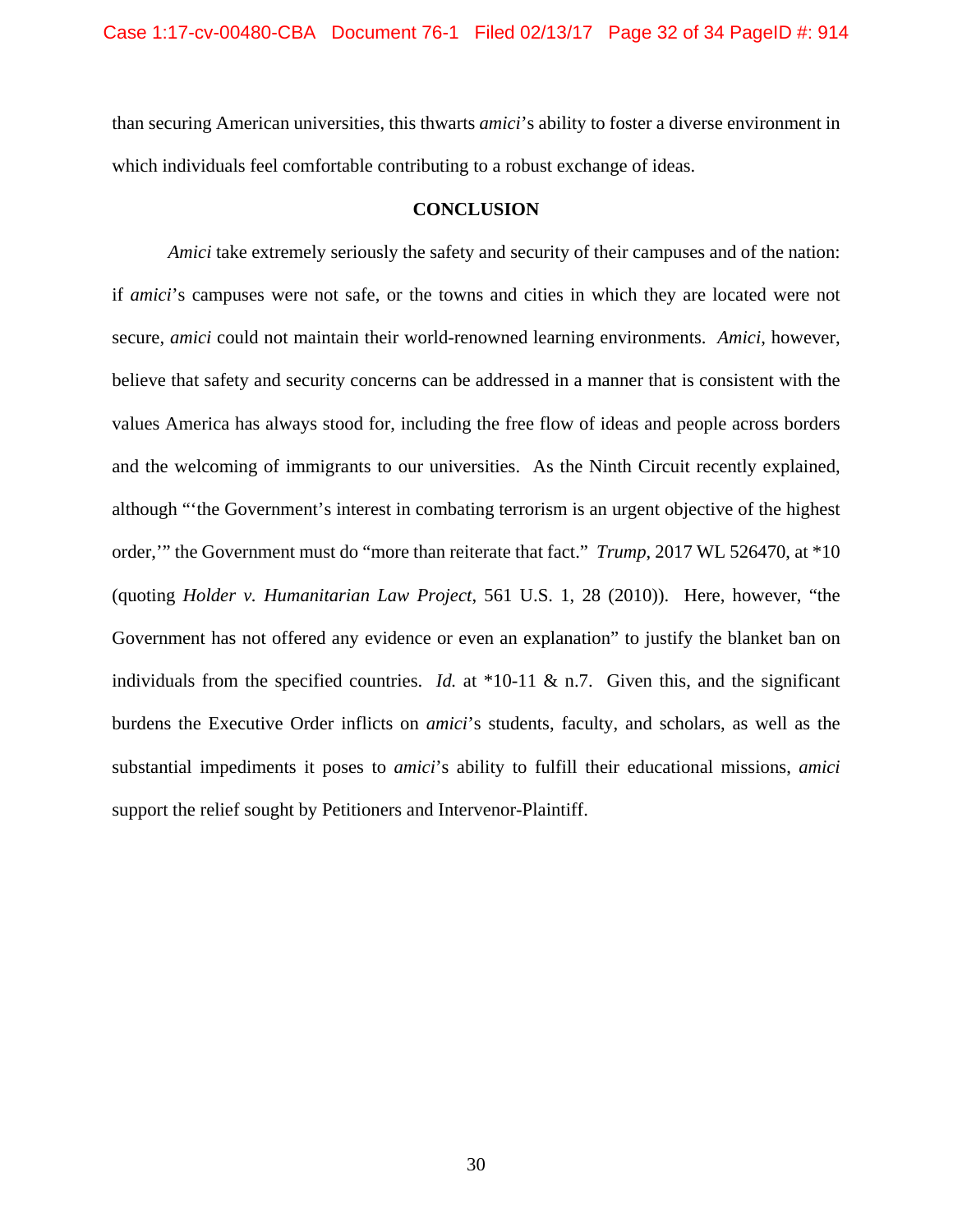Dated: February 13, 2017 Respectfully submitted,

### JENNER & BLOCK LLP

/s/ Katya Jestin

Katya Jestin 919 Third Avenue New York, NY 10022-3908 Phone: 212 891-1685 Fax: 212 891-1699 kjestin@jenner.com

Thomas J. Perrelli (*pro hac vice* forthcoming) Lindsay C. Harrison (*pro hac vice* forthcoming) Erica L. Ross (*pro hac vice* forthcoming) Tassity S. Johnson (*pro hac vice* forthcoming) 1099 New York Ave NW Washington, DC 20001-4412 Phone: 202 639-6000 Fax: 202 639-6066 tperrelli@jenner.com

*Attorneys for Amici Universities*